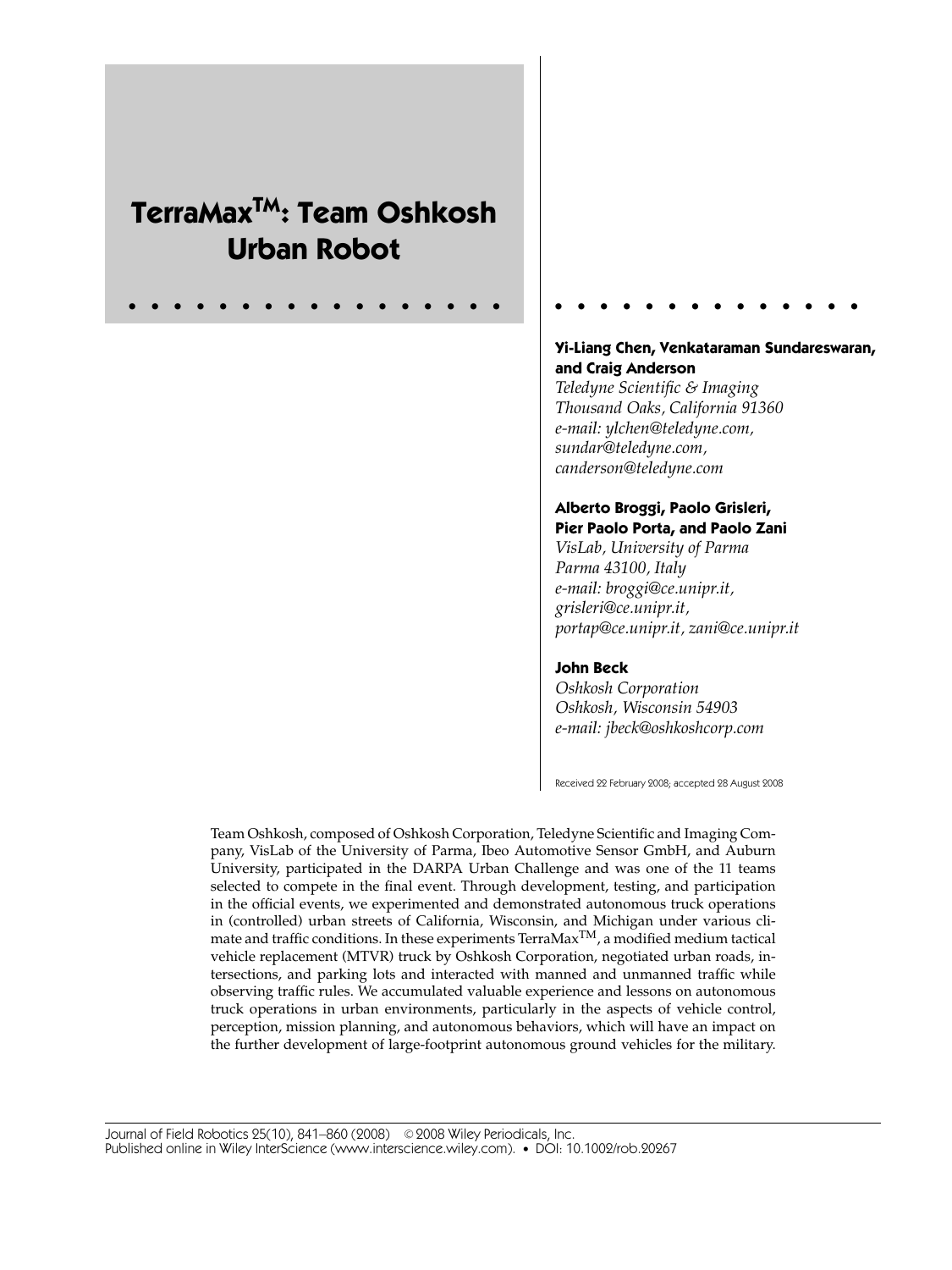In this article, we describe the vehicle, the overall system architecture, the sensors and sensor processing, the mission planning system, and the autonomous behavioral controls implemented on TerraMax. We discuss the performance of some notable autonomous behaviors of TerraMax and our experience in implementing these behaviors and present results of the Urban Challenge National Qualification Event tests and the Urban Challenge Final Event. We conclude with a discussion of lessons learned from all of the above experience in working with a large robotic truck. © 2008 Wiley Periodicals, Inc.

#### **1. INTRODUCTION**

Team Oshkosh entered the DARPA Urban Challenge with a large-footprint robotic vehicle, TerraMax<sup>TM</sup>, a modified medium tactical vehicle replacement (MTVR) truck. By leveraging our past experience and success in previous DARPA Challenges, the combined multifaceted expertise of the team members, and the support of a DARPA Track A program award, we demonstrated various autonomous vehicle behaviors in urban environments with excellent performance, passed through many official tests at the National Qualification Event (NQE), and qualified for the Urban Challenge Final Event (UCFE). TerraMax completed the first four submissions in mission 1 of the UCFE before being stopped after a failure in the parking lot due to a software bug. We brought TerraMax to the UCFE test site in Victorville in December 2007, where TerraMax completed successfully three missions totaling more than 78 miles in 7 h and 41 min.

Team Oshkosh is composed of Oshkosh Corporation, Teledyne Scientific and Imaging Company, Vis-Lab of the University of Parma, Ibeo Automotive Sensor GmbH, and Auburn University. Oshkosh provided the vehicle, program management, and overall design direction for the hardware, software, and control systems. Oshkosh integrated all the electrical and mechanical components and developed the low- and midlevel vehicle control algorithms and software. Teledyne Scientific and Imaging Company developed the system architecture, mission and trajectory planning, and autonomous behavior generation and supervision. The University of Parma's Vis-Lab developed various vision capabilities. Ibeo Automotive Sensor GmbH provided software integration of the LIDAR system. Auburn University provided evaluation of the global positioning system/inertial measurement unit (GPS/IMU) package.

Although substantial hurdles must be overcome in working with large vehicles such as TerraMax, we feel that large autonomous vehicles are critical for enabling autonomy in military logistics operations. Team Oshkosh utilized a vehicle based on the U.S. Marine Corps MTVR, which provides the majority of the logistics support for the Marine Corps. The intention is to optimize the autonomous system design such that the autonomy capability can be supplied in kit form. All design and program decisions were made considering not only the Urban Challenge requirements, but eventual fielding objectives as well.

Our vehicle was modified to optimize the control-by-wire systems in providing a superior lowlevel control performance based on lessons learned from the 2005 DARPA Grand Challenge (Braid, Broggi, & Schmiedel, 2006; Sundareswaran, Johnson, & Braid, 2006). Supported by a suite of carefully selected and military-practical sensors and perception processing algorithms, our hierarchical state-based behavior engine provided a simple yet effective approach in generating the autonomous behaviors for urban operations. Through the development, testing, and participation in official events, we have experimented and demonstrated autonomous truck operations in (controlled) urban streets of California, Wisconsin, and Michigan under various climate conditions. In these experiments, TerraMax negotiated urban roads, intersections, and parking lots and interacted with manned and unmanned traffic while observing traffic rules.

In this article, we present our experience and lessons learned from autonomous truck operations in urban environments. In Section 2 we summarize the vehicle and hardware implementation. In Section 3 we present the overall system architecture and its modules. In Section 4 we describe TerraMax's sensor and perception processing. In Section 5 we present TerraMax's autonomous behavior generation and supervision approach. In Section 6 we discuss TerraMax's field performance and experience in the NQE and the UCFE. We comment on lessons learned in Section 7.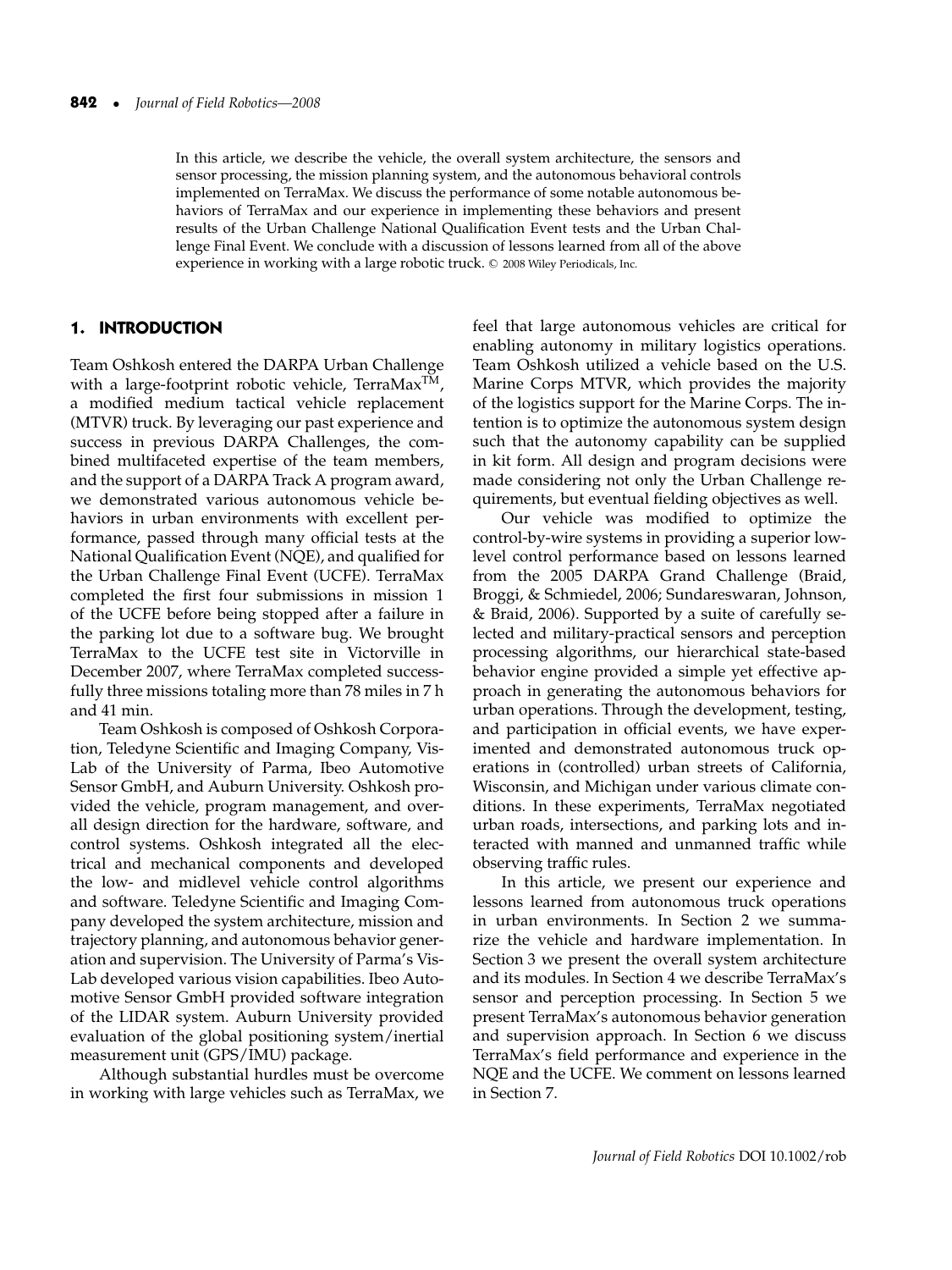

**Figure 1.** TerraMax: the vehicle.

## **2. TERRAMAX: THE VEHICLE AND HARDWARE SYSTEMS**

# **2.1. Vehicle Overview**

The TerraMax vehicle (see Figure 1) is a modified version of a standard Oshkosh MTVR Navy trac $tor<sup>1</sup>$  which comes with a rear steering system as standard equipment. The MTVR platform was designed for and combat tested by the U.S. Marine Corps. We converted the vehicle to a  $4 \times 4$  version by removing the third axle and by shortening the frame rail and rear cargo bed. The TAK-4<sup>TM</sup> independent suspension allowed rear axle steering angles to be further enhanced to deliver curb-to-curb turning diameters of 42 ft, equivalent to the turning diameter of a sport utility vehicle. In addition to the enhancement of turning performance, Oshkosh developed and installed low-level controllers and actuators for "by-wire" braking, steering, and powertrain control. Commercial-off-the-shelf (COTS) computer hardware was selected and installed for the vision system and autonomous vehicle behavior functions.

1Oshkosh MTVR. http://www.oshkoshdefense.com/pdf/Oshkosh MTVR\_brochure\_07.pdf

# **2.2. Computing Hardware**

We opted for ruggedized COTS computing platforms to address the computing needs of TerraMax. Two A-Plus Mobile A20-MC computers with Intel Core Duo processors running Windows XP Pro were used for autonomous vehicle behavior generation and control. The four Vision personal computers (PCs) use SmallPC Core Duo computers running Linux Fedora. One PC is dedicated to each vision camera system (i.e., trinocular, close-range stereo, rearview, and lateral). Low-level vehicle controller and body controller modules are customized Oshkosh Command Zone® embedded controllers and use the 68332 and HC12X processors, respectively. To meet our objectives of eventual fielding, all the computing hardware was housed in the storage space beneath the passenger seat.

#### **2.3. Sensor Hardware**

#### 2.3.1. LIDAR Hardware

TerraMax incorporated a LIDAR system from Ibeo Automobile Sensor, GmbH, that provides a 360-deg field of view with safety overlaps (see Figure 2). Two ALASCA XT laser scanners are positioned on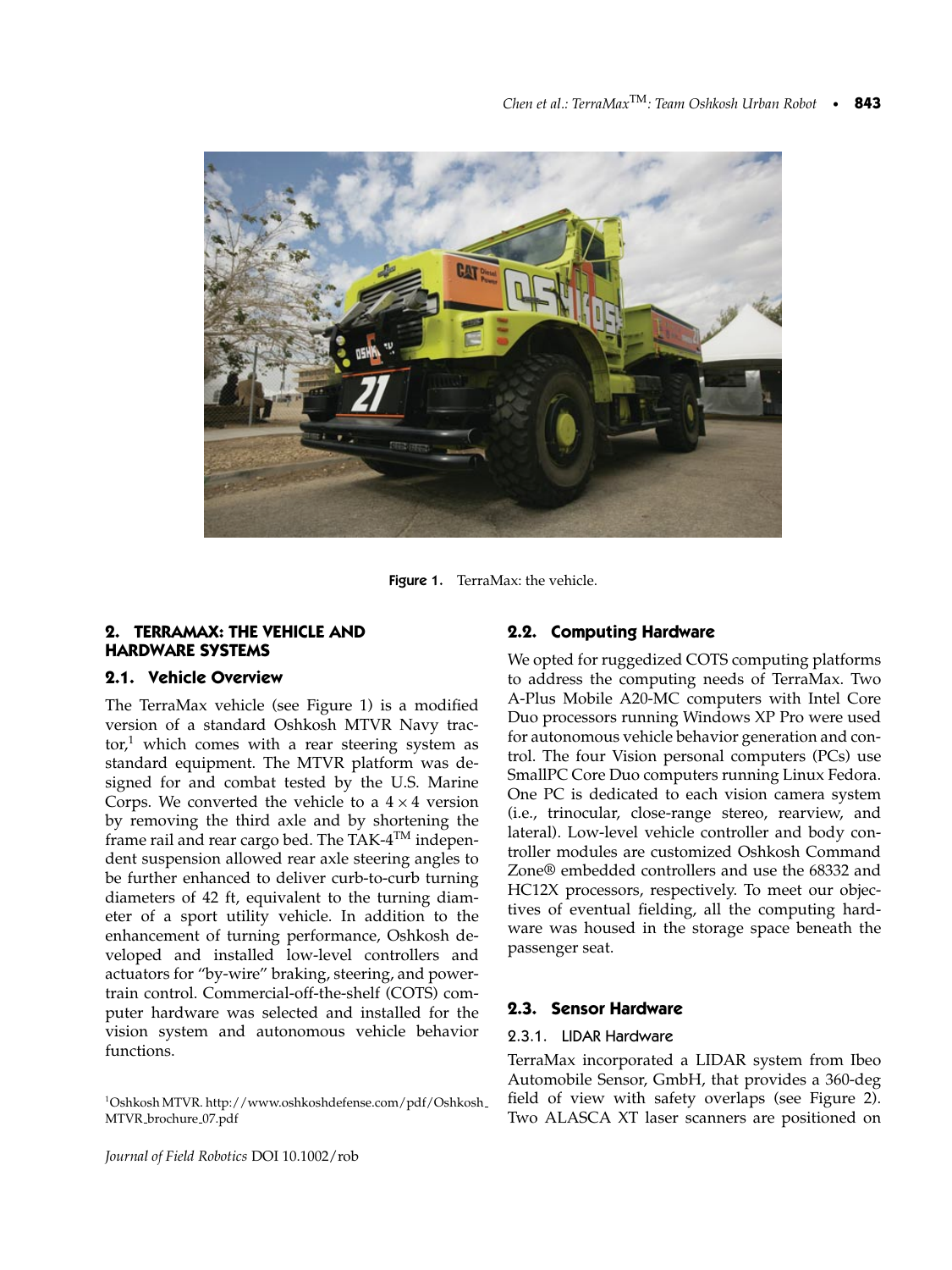## **844** • *Journal of Field Robotics—2008*



**Figure 2.** LIDAR coverage of TerraMax (truck facing right).



**Figure 3.** Vision coverage of TerraMax (truck facing right). Systems displayed: Trinocular (orange) looking forward from 7 to 40 m, stereo front and stereo back (purple) monitoring a  $10 \times 10$  m area on the front of the truck and  $7 \times 5$  m in the back, Rearview (blue) monitoring up to 50 m behind the truck, and lateral (green) looking up to 130 m.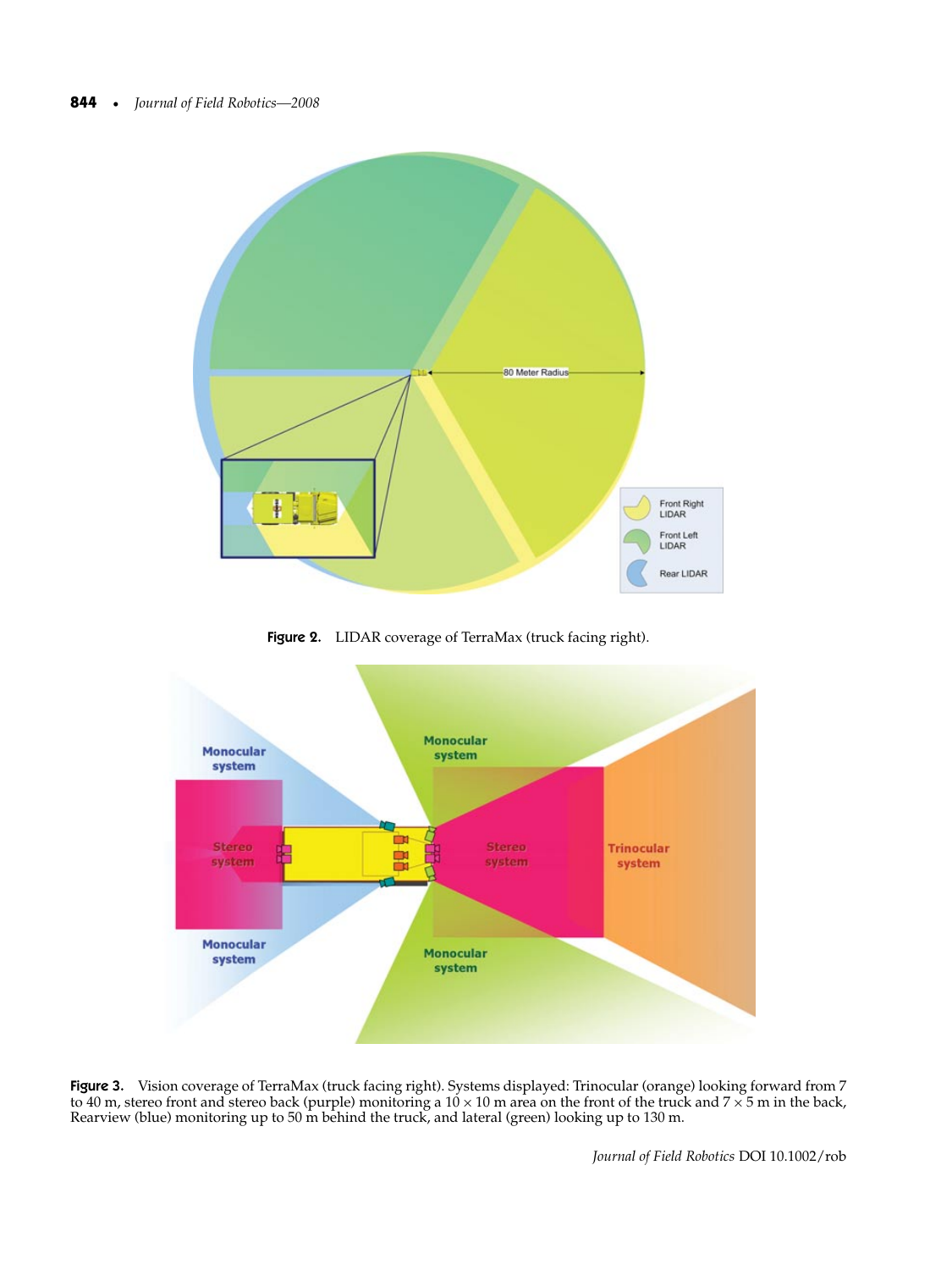the front corners of the vehicle, and one ALASCA XT laser scanner is positioned in the center of the rear. Each laser scanner scans a 220-deg horizontal field. Outputs of the front scanners are fused at the low level; the rear system remained a separate system. The LIDAR system native software was modified to operate with our system architecture messaging schema.

## 2.3.2. Vision Hardware

Four vision systems are onboard: trinocular, stereo, rearview, and lateral. Figure 3 depicts the coverage of these vision systems. Table I summarizes the functions and components of these vision systems.

Each vision system is formed by a computer connected to a number of cameras and laser scanners, depending on the application. Each computer is connected through an 800-Mbps, FireWire B link to a subset of the 11 cameras [9 PointGrey Flea 2, sensor: charge-coupled device (CCD), 1/3", Bayer pattern,  $1,024 \times 768$  (XGA); and 2 Allied Vision Technologies Pike 2, sensor: 1", Bayer pattern,  $1,920 \times 1,080$  pixels high-definition TV (HDTV)] mounted on the truck, depending on the system purpose.

## 2.3.3. GPS/INS

Using a Novatel GPS receiver with Omnistar HP corrections (which provides 10-cm accuracy in 95% of cases) as a truth measurement in extensive tests under normal and GPS-denied conditions, we selected Smiths Aerospace Inertial Reference Unit (IRU) as our GPS/inertial navigation systems (INS) solution based on its more robust initialization performance and greater accuracy in GPS-denied conditions.

## **3. SYSTEM ARCHITECTURE**

On the basis of a layered architecture design pattern (Team Oshkosh, 2007), we designed the software modules as services that provide specific functions to the overall system. These services interact with each other through a set of well-defined asynchronous messages. Figure 4 illustrates these software modules and the relations among them. As illustrated, there are two main types of services: autonomous services, whose modules provide functionalities for autonomous vehicle behaviors, and system services, whose modules support the reliable operations of the vehicle and the mission. We summarize the main functionalities of these software modules in the following description.

| Vision<br>system        | Trino                                                          | Stereo                                                                                                 | Lateral                                           | Rearview                                                                                |
|-------------------------|----------------------------------------------------------------|--------------------------------------------------------------------------------------------------------|---------------------------------------------------|-----------------------------------------------------------------------------------------|
| Cameras                 | 3x PtGrey Flea2<br>(XGA)                                       | 4x PtGrey Flea2 (XGA)                                                                                  | 2x Allied Vision<br>Technologies Pike 2<br>(HDTV) | 2x PtGrey Flea2 (XGA)                                                                   |
| Camera<br>position      | Upper part of the<br>windshield, inside<br>the cab             | 2 on the front camera bar,<br>two on the back of the<br>truck, all looking<br>downward                 | On the sides of the<br>front camera bar           | External, on top of the<br>cab, looking backward,<br>and downward, rotated<br>by 90 deg |
| Linked laser<br>scanner | Front                                                          | Front, back                                                                                            | Not used                                          | Back                                                                                    |
| Algorithms              | Lane detection,<br>stereo obstacle<br>detection                | Lane detection, stop line<br>detection, curb<br>detection, short-range<br>stereo obstacle<br>detection | Monocular obstacle<br>detection                   | Monocular obstacle<br>detection                                                         |
| Range                   | 7 to 40 m                                                      | $0$ to $10$ m                                                                                          | 10 to 130 m                                       | $-4$ to $-50$ m                                                                         |
| <b>Notes</b>            | 3 stereo systems with<br>baselines: 1.156,<br>$0.572, 1.728$ m | 2 stereo systems (front<br>and rear)                                                                   | Enabled when the<br>truck stops at<br>crossings   | Overtaking vehicles<br>detection                                                        |

**Table I.** Vision system components.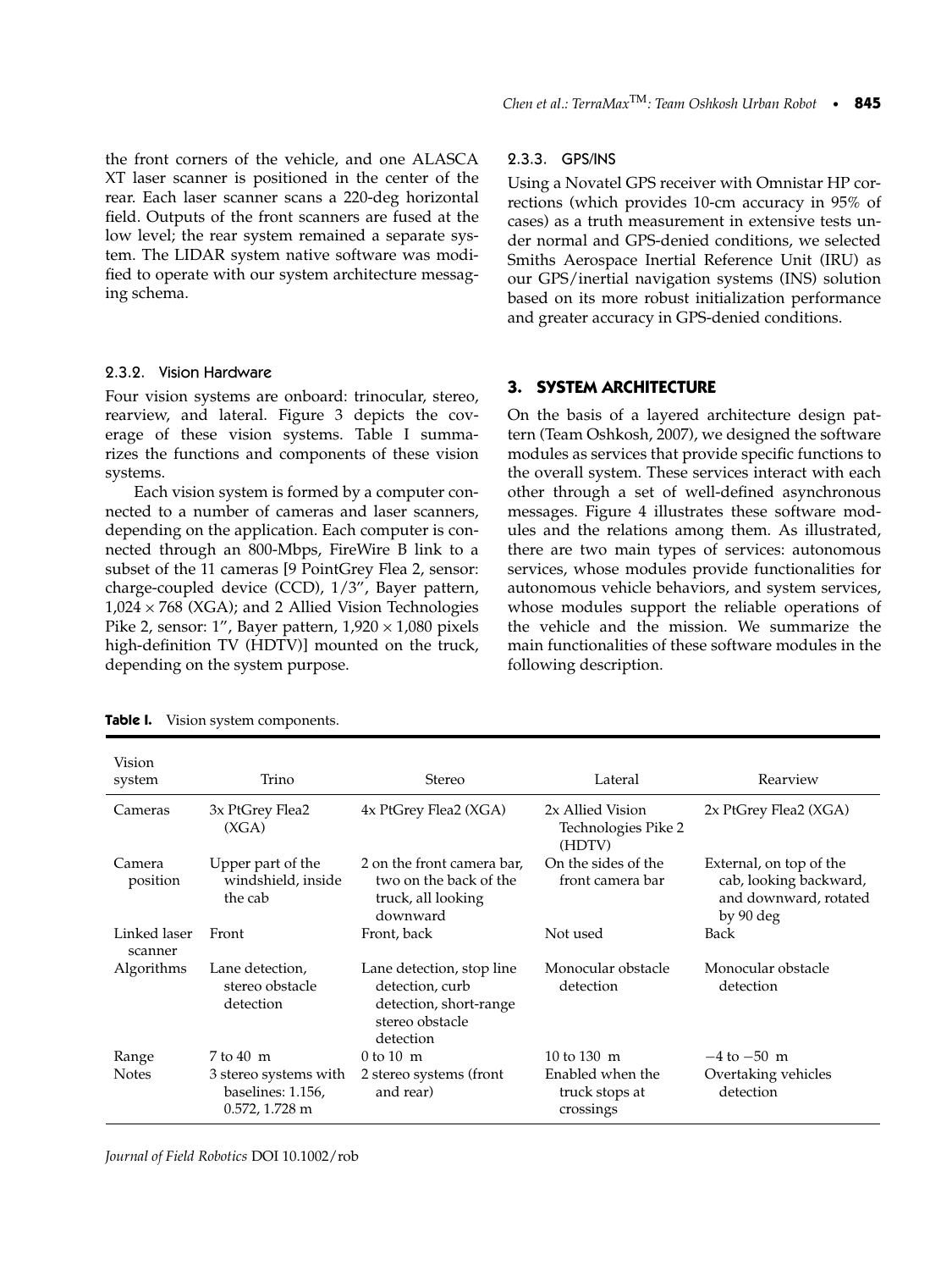

**Figure 4.** Software deployment architecture.

#### **3.1. Autonomous Services**

*Autonomous vehicle manager*. The autonomous vehicle manager (AVM) manages the high-level autonomous operation of the vehicle. It is primarily responsible for performing route planning, trajectory planning, and behavior management. The AVM receives perception updates from the world perception server (WPS) and uses this information to track the current vehicle state and determine the current behavior mode. The AVM continuously monitors perceived obstacle and lane boundary information and issues revised trajectory plans to the autonomous vehicle driver (AVD) through drive commands.

*Autonomous vehicle driver.* The AVD provides vehicle-level autonomy, such as waypoint following and lateral, longitudinal, and stability control by accepting messages from the AVM and commanding the lower level control-by-wire actuations.

*World perception server.* The WPS publishes perception updates containing the most recently observed vehicle telemetry, obstacle, and lane/road boundary information. The WPS subscribes to sensory data from the LIDAR and the vision system (VI-SION). The WPS combines the sensory data with the vehicle telemetry data received from the navigation service (NAV). Obstacles detected by the LIDAR and VISION are further fused in order to provide a more accurate depiction of the sensed surroundings. The AVM consumes the perception updates published by the WPS and uses this information to determine the next course of action for the vehicle.

*Vision system.* VISION publishes processed sensory data and metadata from different groups of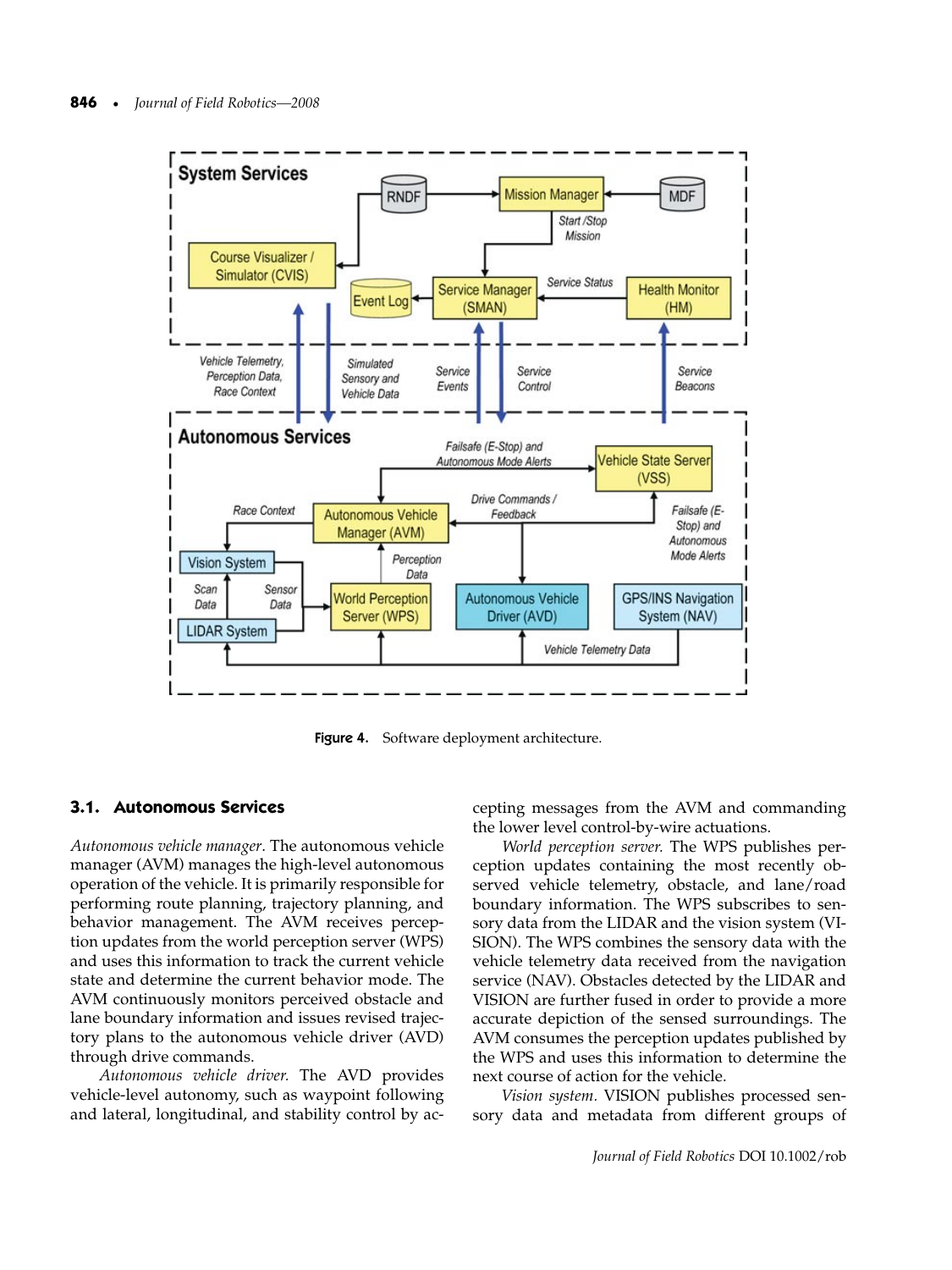cameras. The metadata may contain information such as detected driving lane/path, lane boundary and curb marking, and/or obstacles. These sensory data and metadata are sent to WPS for distribution.

Other autonomous services include the vehicle state server (VSS), which monitors and manages low-level control for transitions from manual to autonomous operations, detects any low-level faults, and attempts to recover the system into fail-safe mode, if needed; the LIDAR system (LIDAR), which fuses and publishes obstacle information provided by the native obstacle detection and tracking functionalities from different laser scanners; and the NAV service that manages communications to the GPS/ INS.

## **3.2. System Services**

*Course visualizer.* The course visualizer is the prime interface to allow human operators/developers to observe the internal operations and status of the autonomous systems during a run. During an autonomous run, it provides real-time, twodimensional visualization of the course data (i.e., road network Definition File; RNDF), vehicle telemetry data, metadata from sensors (e.g., lane updates and obstacles), and status/results of autonomous behavior generation (e.g., internal logics of a particular autonomous mode, results of a particular behavior algorithm). It can also serve as the main playback platform to enable postoperation analysis of the data log. Incorporated with a simplistic vehicle model, it also serves as a rough simulation platform to allow early testing and verification for developing or adjusting behavioral algorithms.

Other system services include the mission manager, which provides the user interface for configuring autonomous services, loading mission files, and starting the autonomous services/modes; the health monitor, which monitors service beacons from other services and alerts the service manager if an anomaly occurs; and the service manager, which manages the initialization, startup, restart, and shutdown of all autonomous services.

## **4. SENSOR PROCESSING AND PERCEPTION**

In previous Grand Challenge efforts we used a trinocular vision system developed by VisLab at the University of Parma for both obstacle and path detection, coupled with laser scanning systems for obstacle detection. We used several SICK laser scanners and one Ibeo laser scanner for obstacle detection. The Grand Challenge generally involved only static obstacles, so sensing capabilities focused on the front of the vehicle. Urban driving introduces a new dynamic obstacles move (i.e., other moving vehicles), and the vehicle must respond to these moving obstacles, resulting in a much greater need for sensing behind and to the sides of the vehicle. The AVM needs more information about the obstacles, requiring their velocity as well as their location, and it also needs great precision in detecting stop lines and lane boundaries. To meet these goals, we enhanced capabilities in both laser scanning and vision.

Ibeo provided three of their advanced ALASCA XT laser scanners and fusion algorithms for an integrated 360-deg view. The new TerraMax vehicle utilizes multiple vision systems, with perception capabilities in all the critical regions.

# **4.1. LIDAR**

The Ibeo laser scanners have two roles on TerraMax. First, they provide processed object data (Kaempchen, Bühler, & Dietmayer, 2005; Wender, Weiss, Dietmayer, & Fuerstenberg, 2006) to the WPS. Second, they provide scan-level data used by the vision system to improve its results. The onboard external control units (ECUs) fuse the data from the two front  $LIDARs<sup>2</sup>$  acting as a single virtual sensor in the front.

## **4.2. Vision System**

#### 4.2.1. Software Approach

All the vision computers run the same software framework (Bertozzi et. al., 2008), and the various applications are implemented as separate plug-ins. This architecture allows hardware abstraction, while making a common processing library available to the applications, thus making algorithm development independent of the underlying system. Each vision system controls its cameras using a selective autoexposure feature. Analysis of each image is focused on a specific region of interest.

All the vision systems are fault tolerant with respect to one or more, temporary or permanent, sensor

<sup>2</sup>Ibeo laser scanner fusion system. http://www.ibeo-as.com/ english/technology d fusion.asp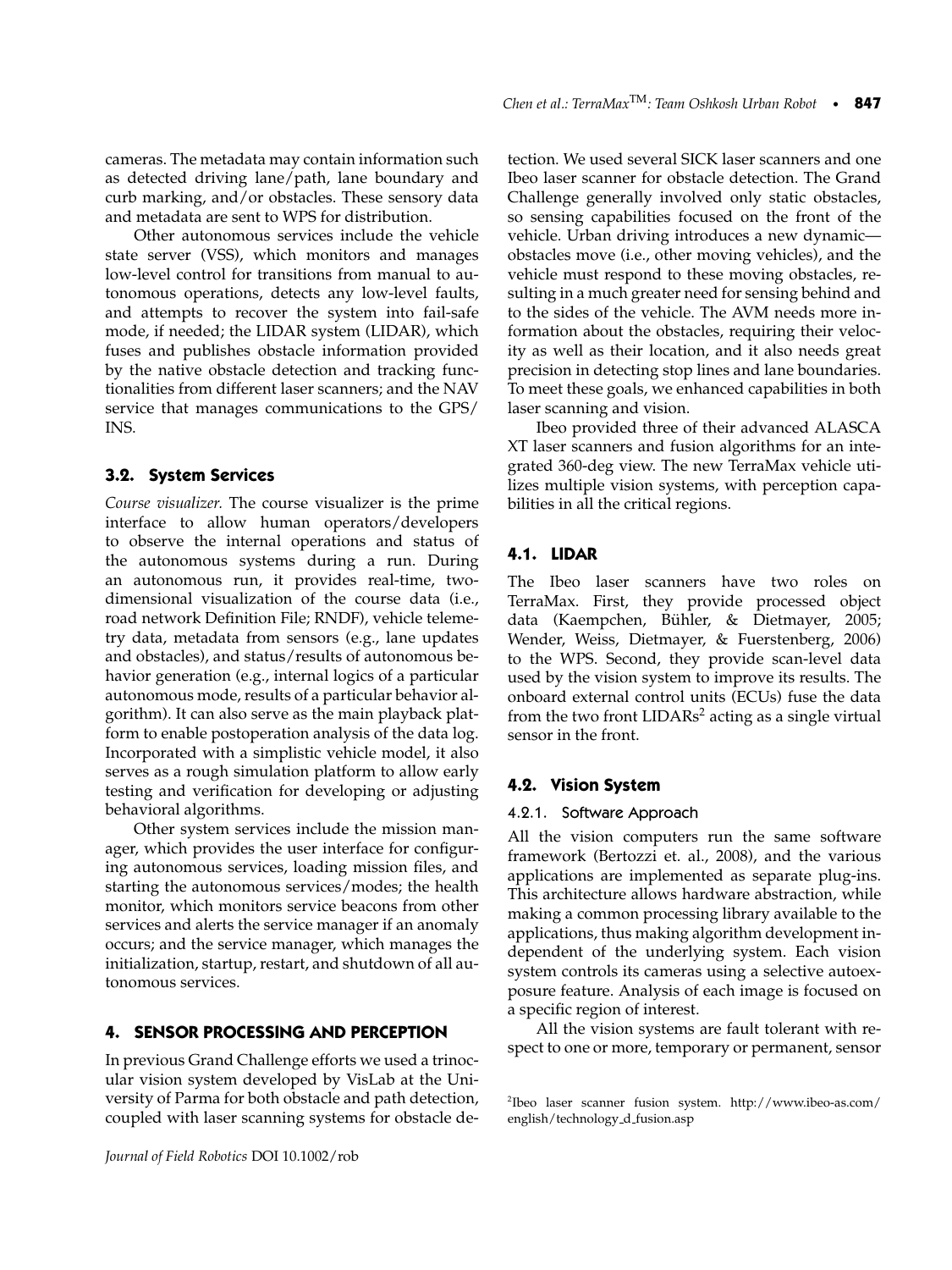failure events. The software is able to cope with FireWire bus resets or laser scanner communication problems and to reconfigure itself to manage the remaining sensors.

## 4.2.2. The Trinocular System

Driving in urban traffic requires detailed perception of the environment surrounding the vehicle: for this, we installed in the truck cabin a trinocular vision system capable of performing both obstacle and lane detection up to distances of 40 m, derived from Caraffi, Cattani, and Grisleri (2007). The stereo approach has been chosen because it allows an accurate three-dimensional (3D) reconstruction without requiring strong a priori knowledge of the scene in front of the vehicle, but just correct calibration values, which are being estimated at run time.



**Figure 5.** A frame captured from the right camera; (b) corresponding V-disparity map, where the current pitch is shown in yellow text and the detected ground slope is represented by the slanted part of the red line; and (c) disparity map (green points are closer; orange ones are farther away).



Figure 6. Results of lane detection algorithm projected on the original image. From right to left, the red line represents a right boundary, green a left boundary, and yellow a far left boundary. In this image, the right line is detected although it is not a complete line.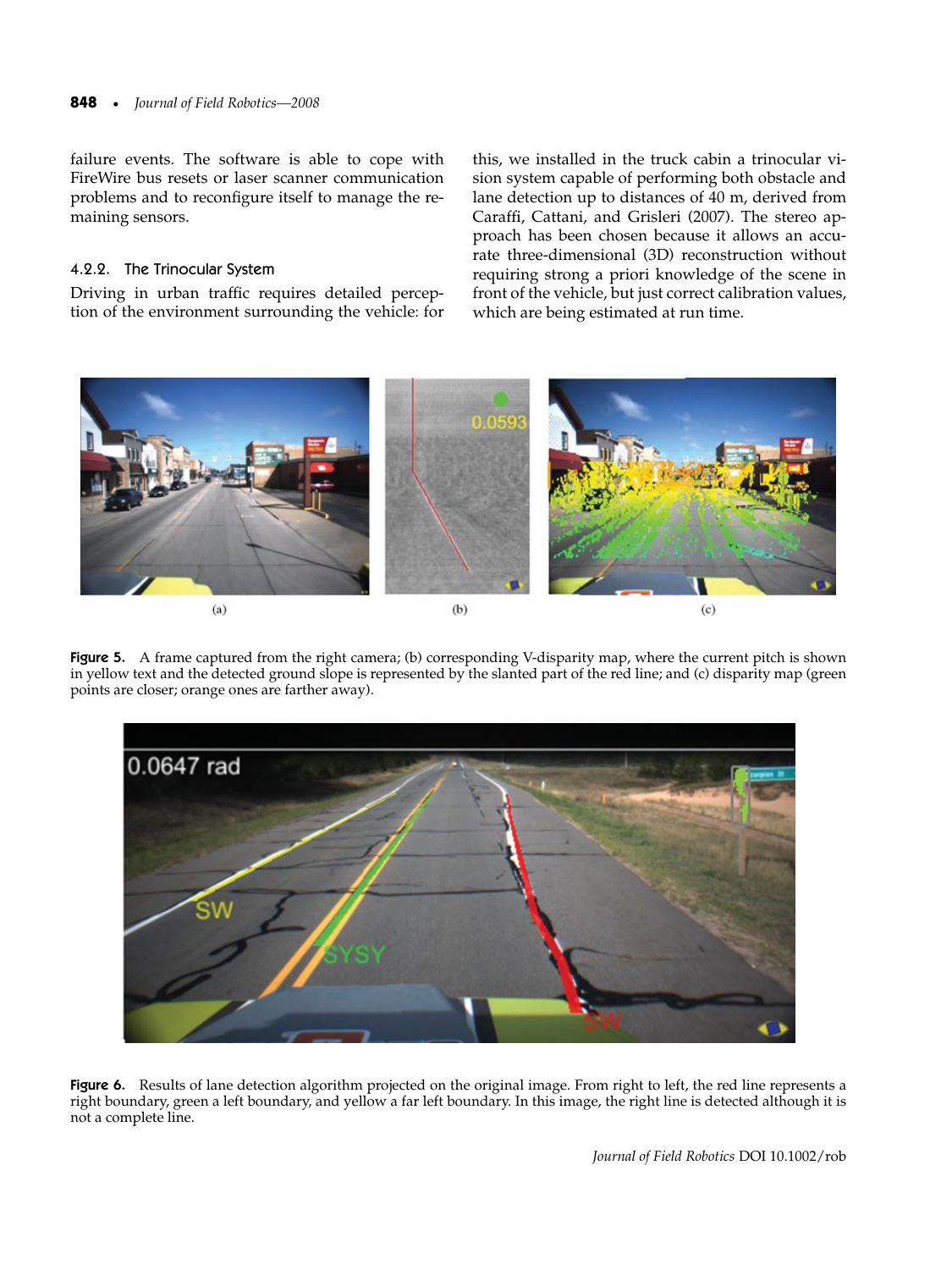The three cameras form three possible baselines (the baseline is the distance between two stereo cameras), and the system automatically switches between them depending on the current vehicle speed; at lower speeds it is thus more convenient to use the shorter (and more accurate) baseline, whereas at higher speeds the large baseline permits the detection of obstacles when they are far from the vehicle.

Images are rectified, so that the corresponding epipolar lines become horizontal, thus correcting any hardware misalignment of the cameras and allowing for more precise measurements. The V-disparity map (Labayrade, Aubert, & Tarel, 2002) is exploited to extract the ground slope and current vehicle pitch, in order to compensate for the oscillations that occur while driving [Figures 5(a) and 5(b)].

The next step is to build a disparity map from the pair of stereo images: this operation is accomplished using a highly optimized incremental algorithm, which takes into account the previously computed ground slope in order to produce more accurate results and to reduce the processing time [Figure 5(c)].

The disparity map, along with the corresponding 3D world coordinates, is used to perform obstacle detection. After a multistep filtering phase aimed at isolating the obstacles present in front of the truck, the remaining points are merged with the ones from the front LIDAR and are initial values for a flood-fill expansion step, governed by each pixel disparity value, in order to extract the complete shape of each obstacle. This data fusion step ensures good performance in poorly textured areas, while ensuring robustness of the vision-based obstacle detection algorithm against LIDAR sensor failures. Previously identified obstacles are removed from the full-resolution image used by the lane detection algorithm, lowering the possibility of false positives, such as those introduced by poles or vehicle parts. Figure 6 shows a typical scene and the lanes detected by the algorithm.

#### 4.2.3. Stereo System

Navigation in an urban environment requires precise maneuvers. The trinocular system described in the preceding section can be used for driving only at medium to high speeds, because it covers the far range (7–40 m). TerraMax includes two stereo systems [one in the front and one in the back, derived from Broggi, Medici, and Porta (2007)], which provide precise sensing at closer range. Using wideangle (fish-eye, about 160 deg) lenses, these sensors gather information over an extended area of about  $10 \times 10$  m; the stereo systems are designed to detect obstacles and lane markings with high confidence on the detection and position accuracy.

Obstacle detection is performed in two steps: first the two images, acquired simultaneously, are preprocessed in order to remove the high lens distortion and perspective effect, a thresholded difference image is generated and labeled (Bertozzi, Broggi, Medici, Porta, & Sjögren, 2006), and then a polar histogram-based approach is used to isolate the labels corresponding to obstacles (Bertozzi & Broggi, 1998; Lee & Lee, 2004). Data from the LIDARs are clusterized so that laser reflections in a particular area can boost the score associated with the corresponding image regions, thus enhancing the detection of obstacles.

The chosen stereo approach avoids explicit computation of camera intrinsic and extrinsic parameters, which would have been impractical, given the choice of using fish-eye lenses to cover a wide area in front of the truck. The use of a lookup table (generated using a calibration tarp) to remap the distorted input images to a bird's-eye view of the scene thus results in improved performance and reduced calibration time

Short-range line detection is performed using a single camera, to detect lane markings (even along a sharp curve), stop lines, and curbs. As the camera approaches the detected obstacles and lane markings, the position accuracy increases, yet the markings remain in the camera field of view due to the fish-eye lens. A precise localization of lane markings enables the following: lane keeping despite large width of the vehicle, stopping of the vehicle at close proximity to the stop line at intersections, accurate turning maneuvers at intersections, and precise planning of obstacle avoidance maneuvers. Figure 7 shows a frame with typical obstacle and lane detection.

#### 4.2.4. Lateral System

We employ lateral perception to detect oncoming traffic at intersections (Figure 8). During a traffic merge maneuver, the vehicle is allowed to pull into traffic only when a gap of at least 10 s is available. For this, the vehicle needs to perceive the presence of oncoming traffic and estimate vehicle speeds at range. The intersecting road might be viewed at an angle other than 90 deg; therefore the lateral system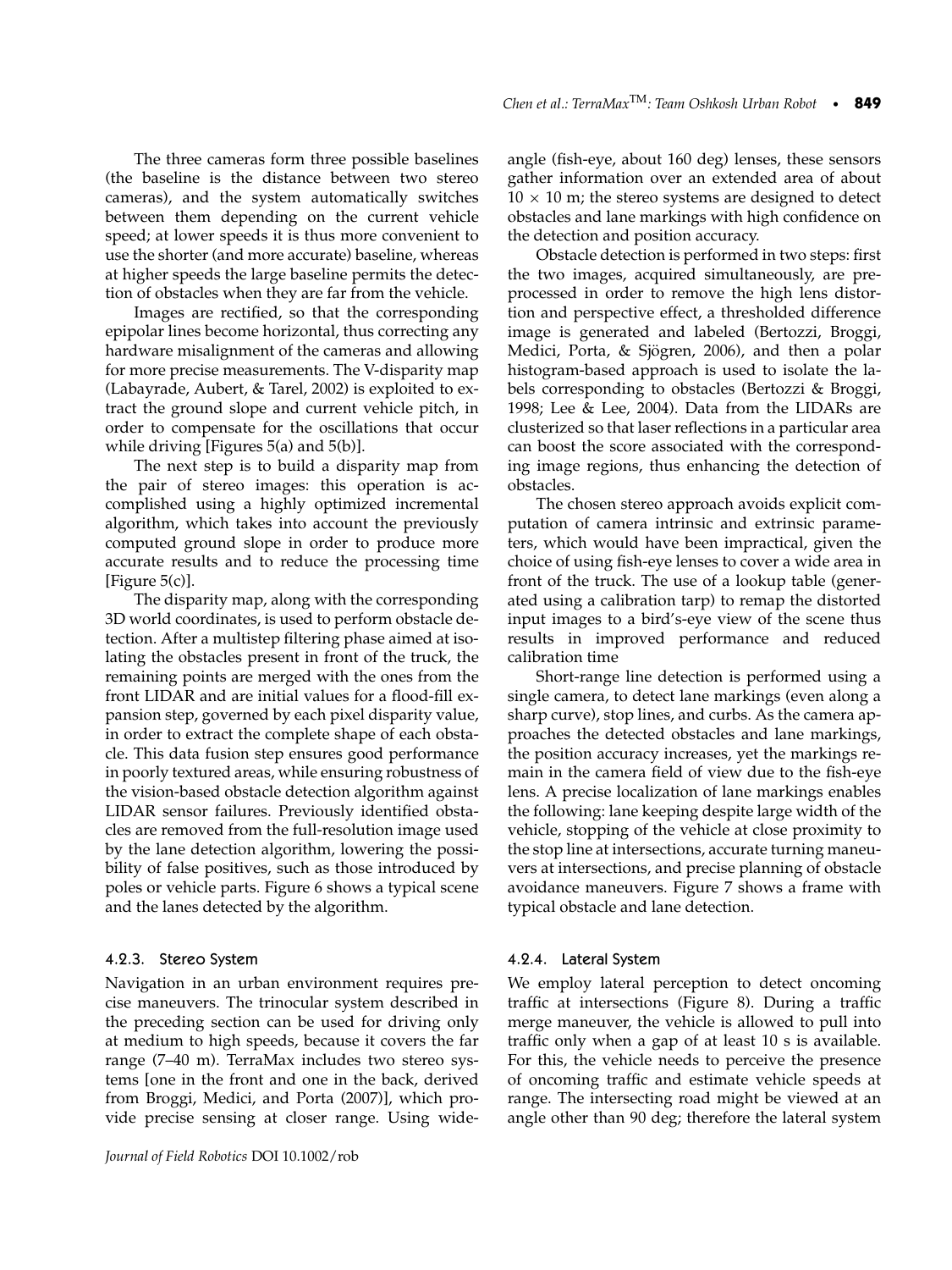

**Figure 7.** A sample frame showing typical obstacle and lane detection.

must be designed to detect traffic coming from different angles. We installed two high-resolution AVT Pike cameras  $(1,920 \times 1,080)$  pixels) on TerraMax one on each side—for lateral view, together with 8-mm Kowa lenses. With this configuration each camera can cover a 90-deg angle and is able to see objects at high resolution up to distances greater than 130 m.

The lateral camera image is processed using a robust, ad hoc background subtraction–based algorithm within a selected region of interest, with the system being triggered by the AVM when the vehicle stops at an intersection, yielding to oncoming traffic. This approach allows us to handle the highresolution imagery with a simple, computationally effective approach by leveraging the semantic context of vehicular motion.

#### 4.2.5. Rearview System

When driving along a road, in both urban and rural environments, lane changes and passing may occur. The rearview system is aimed at detecting passing vehicles (Figure 9). This solution has proven to be very robust, while keeping processing requirements low; the onboard camera setup (with cameras placed on top of the cab, looking backward) ensures good visibility, because oncoming traffic is seen from a favorable viewing angle. The rearview system processing is based on color clustering and optical flow. The first stage of processing performs data reduction in the image: a category is assigned to each pixel depending on its color, resulting in blobs that represent objects or portions of objects of uniform color. In the second



Figure 8. Lateral system algorithm results (detected vehicles are marked red).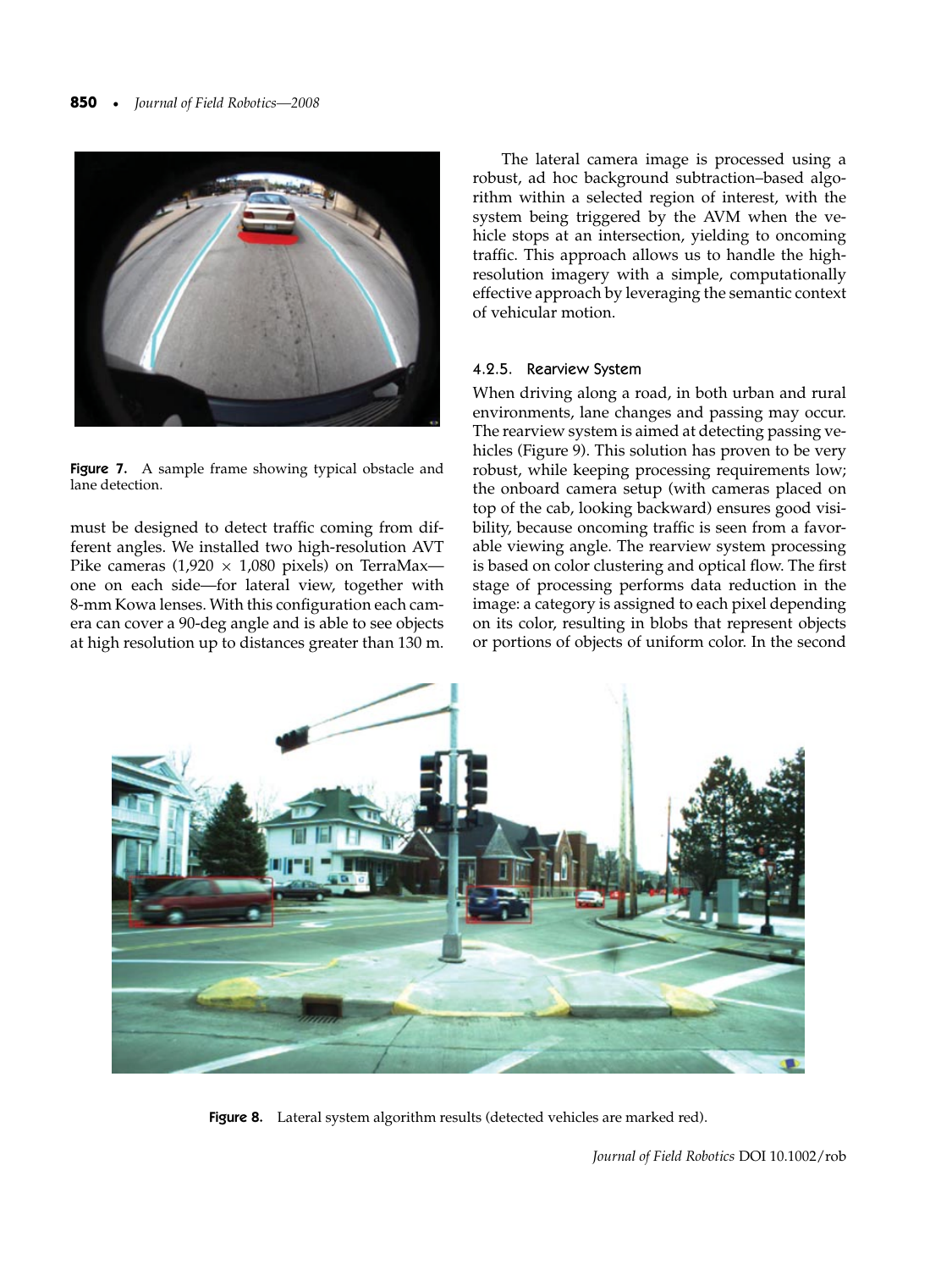

Figure 9. Rearview system algorithm results (detected vehicles are marked in red).

(optic flow) stage, blobs of uniform color are analyzed and tracked, to estimate their shape and movement.

Obstacles found using optical flow are then compared with those detected by the LIDAR: because the latter has higher precision, the position of obstacles estimated by vision is refined using the LIDAR data, if available. The fusion algorithm thus performs only position refinement and does not create/delete obstacles, in order to isolate the detection performance of the vision system from that of the LIDAR.

#### **4.3. Obstacle Fusion and Tracking**

We adopted a high-level approach for fusing (both dynamic and static) obstacle information. The highlevel fusion approach was favored for its modularity and rapid implementation. It was also well-suited for our geographically dispersed development team.

In this approach, obstacles are detected locally by the LIDAR and vision systems. Detected obstacles are expressed as objects that contain relevant information such as outline points, ID, velocity, height (vision only), and color (vision only). The obstacles from LIDAR and vision are fused in the WPS based on their overlap and proximity.

Similarly, we relied on the native functions of the LIDAR (Wender et. al., 2006) and vision systems for obstacle tracking (through object IDs generated by these systems). This low-level-only tracking approach proved to be effective for most of the situations. However, it was inadequate in more complex situations in which a vehicle is temporarily occluded by another (see discussions in Sections 6.2 and 7).

To predict the future position of a moving vehicle, the WPS applies a nonholonomic vehicle kinematic model (Pin & Vasseur, 1990) and the context of the vehicle. For example, if the vehicle is in a driving lane, the WPS assumes that it will stay in lane. If the vehicle is not in a lane, the WPS assumes it will maintain its current heading.

#### **5. PLANNING AND VEHICLE BEHAVIORS**

In this section, we describe our approach for vehicle behavior generation and route/trajectory planning.

#### **5.1. Overview of Vehicle Behaviors**

We adopted a goal-driven/intentional approach to mission planning and generation of vehicle behaviors. The main goal for the mission and behavior generation is to navigate sequentially through a set of checkpoints as prescribed in the DARPA-supplied mission definition files (MDF). Functionality related to autonomous vehicle behaviors is implemented in the AVM.

Main components in the AVM (as depicted in Figure 10) include the mission/behavior supervisor (MBS), which manages the pursuit of mission goal (and subgoals) and selects and supervises the appropriate behavior mode for execution: the mission/route planner, which generates (and regenerates as needed) high-level route plans based on the road segments and zones defined in the RNDF; the behavior modes & logic, which contains a set of behavior modes, the transitional relationship among them, and the execution logic within each behavior mode; the event generators, which monitor the vehicle and environment state estimation from the WPS and generate appropriate events for the behavioral modes when a prescribed circumstance arises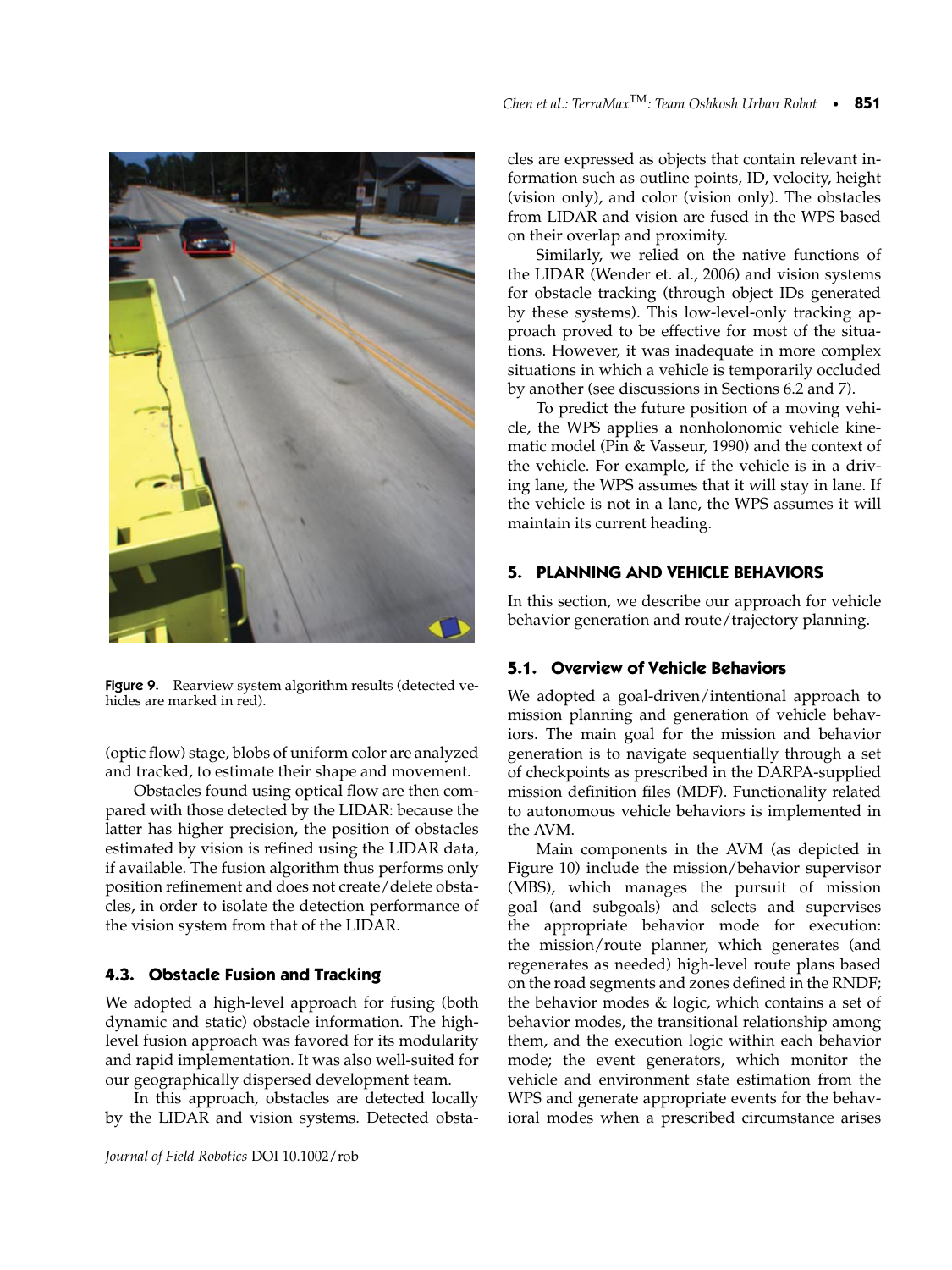

**Figure 10.** Major function blocks in the AVM.

(e.g., an obstacle in the driving lane ahead); and the behavior functions/utilities, which provide common services (e.g., trajectory generation) for different behavior modes.

## **5.2. Behavioral Modes and Supervision**

We adopted a finite state machine (FSM)–based discrete-event supervisory control scheme as our primary approach to generate and execute autonomous vehicle behaviors. The FSM–based scheme provides us with a simple, yet structured, approach to effectively model the race rules/constraints and behaviors/tactics, as opposed to the conventional rule-based approaches or behavior-based approaches (Arkin, 1998). This scheme allows us to leverage existing supervisory control theories and techniques (Cassandras & Lafortune, 1999; Chen & Lin, 2001b; Chung, Lafortune, & Lin, 1992; Ramadge & Wonham, 1987) to generate safe and optimized behaviors for the vehicle.

We model autonomous behaviors as different behavior modes. These behavior modes categorize potential race situations and enable optimized logic and tactics to be developed for the situations. We implemented 17 behavior modes, shown in Figure 11, to cover all the basic and advanced behaviors prescribed in the Urban Challenge. Examples of the behavior modes include lane driving, in which the vehicle follows a designated lane based on the sensed lane or road boundaries; and inspecting intersection, in which the vehicle observes the intersection protocol and precedence rules in crossing intersections and merging with existing traffic.



Figure 11. Components for behavior generation and execution.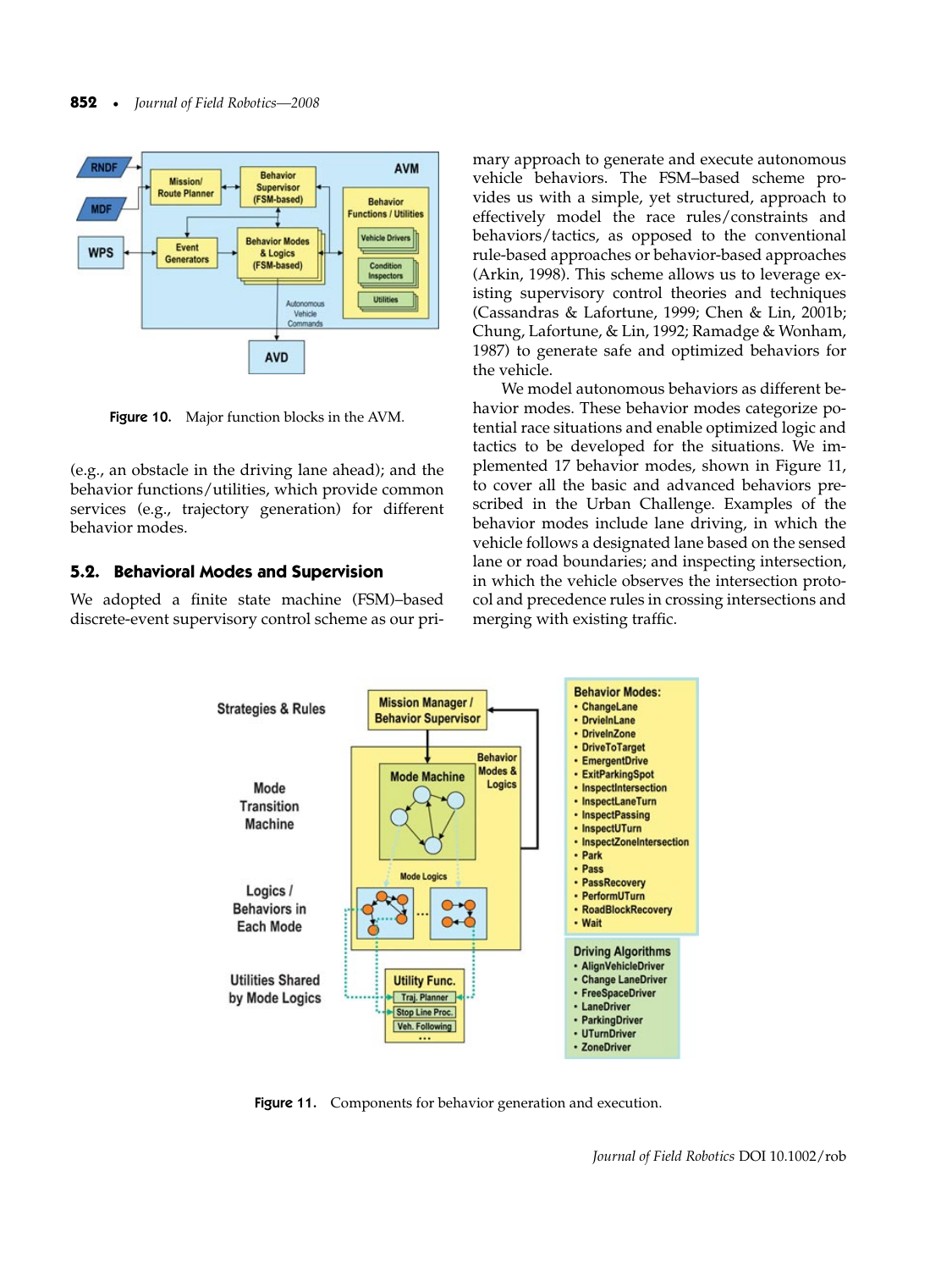For each behavior mode, a set of customized logic is modeled as an extended FSM [e.g., a FSM with parameters (FSMwP) (Chen & Lin, 2000)], which describes the potential behavior steps, conditions, and actions to be taken. The behavior logic may employ different utility functions (e.g., trajectory planners/ driving algorithms and stop-line procedure) during execution.

Transitions among behavior modes are modeled explicitly as an FSMwP (Chen & Lin, 2000), named mode transition machine (MTM), in which guard conditions and potential actions/consequences for the transitions are expressed. The MTM is used by the behavior supervisor in MBS in determining the appropriate behavior mode to transition to during execution.

The generation and control of the vehicle behavior may be formulated as a supervisory control problem. We adopted the concepts of safety control (Chen & Lin, 2001a) and optimal effective control (Chen & Lin, 2001b) for FSMwP in which the traffic rules and protocols are formulated as safety constraints and current mission subgoal (e.g., checkpoint) as the effective measure to achieve. However, to improve the real-time performance during execution, we manually implemented a simplified supervisor that does not require explicit expansion of supervisor states (Chung et. al., 1992) by exploiting the structure of the MTM.

Our FSM-based behavior generation scheme is intuitive and efficient. However, it may suffer from several potential drawbacks. Among them are the reduced robustness in handling unexpected situations and the lack of "creative" solutions/behaviors. To mitigate the potential concern in handling unexpected situations, we included an unexpected behavior mode (RoadBlockRecovery mode) and instituted exception-handling logic to try to bring the vehicle to a known state (e.g., on a known road segment, or zone). Through our field testing and participation at official events, we found this unexpected behavior mode to be generally effective in ensuring the robust autonomous operation of the vehicle. A more robust unexpected behavior mode based on "non-scripted" techniques, such as behavior-based approaches (Arkin, 1998), may be introduced in the future to handle the unexpected situations. This hybrid approach would strike the balance between simplicity/ consistency and flexibility/robustness of behaviors.

# **5.3. Route Planning**

The objective of the route planning component is to generate an ordered list of road segments among the ones defined in the RNDF that enables the vehicle to visit the given set of checkpoints, in sequence, at the least perceived cost of the current sensed environment. We implemented the route planner as a derivative of the well-known Dijkstra's algorithm (Cormen, Leiserson, & Rivest, 1990), which is a greedy search approach to solve the single-source, shortestpath problem.

We used the estimated travel time as the base cost for each road segment, instead of the length of the road segment. This modification allowed us to effectively take into account the speed limit of the road segments (both MDF-specified and self-imposed due to the large vehicle's constraints) and the traffic conditions the vehicle may experience through the same road segment previously traveled (during the same mission run). Meanwhile, any perceived road information, such as road blockage, and (static) obstacles are also factored into the cost of the road.

# **5.4. Trajectory Planning**

The trajectory planner generates a sequence of dense and drivable waypoints, with their corresponding target speeds, for the AVD to execute, given a pair of start/end waypoints and, possibly, a set of intermediate waypoints. Alternatively, the trajectory planner may also prescribe a series of driving commands (which include steering direction and travel distance). Instead of using a general-purpose trajectory/ motion planner for all behavior modes, we implemented the trajectory planning capabilities as a collection of trajectory planner utility functions that may be called upon by different behavior modes depending on the current vehicle and mission situation. Our approach exploited specific driving conditions in different behavior modes for efficient and consistent trajectory planning.

We implemented four different types of trajectory planners:

• **Lane-following trajectory planner** utilizes detected/estimated lane and road boundaries to generate waypoints that follow the progression of the lane/road. Targeted speed for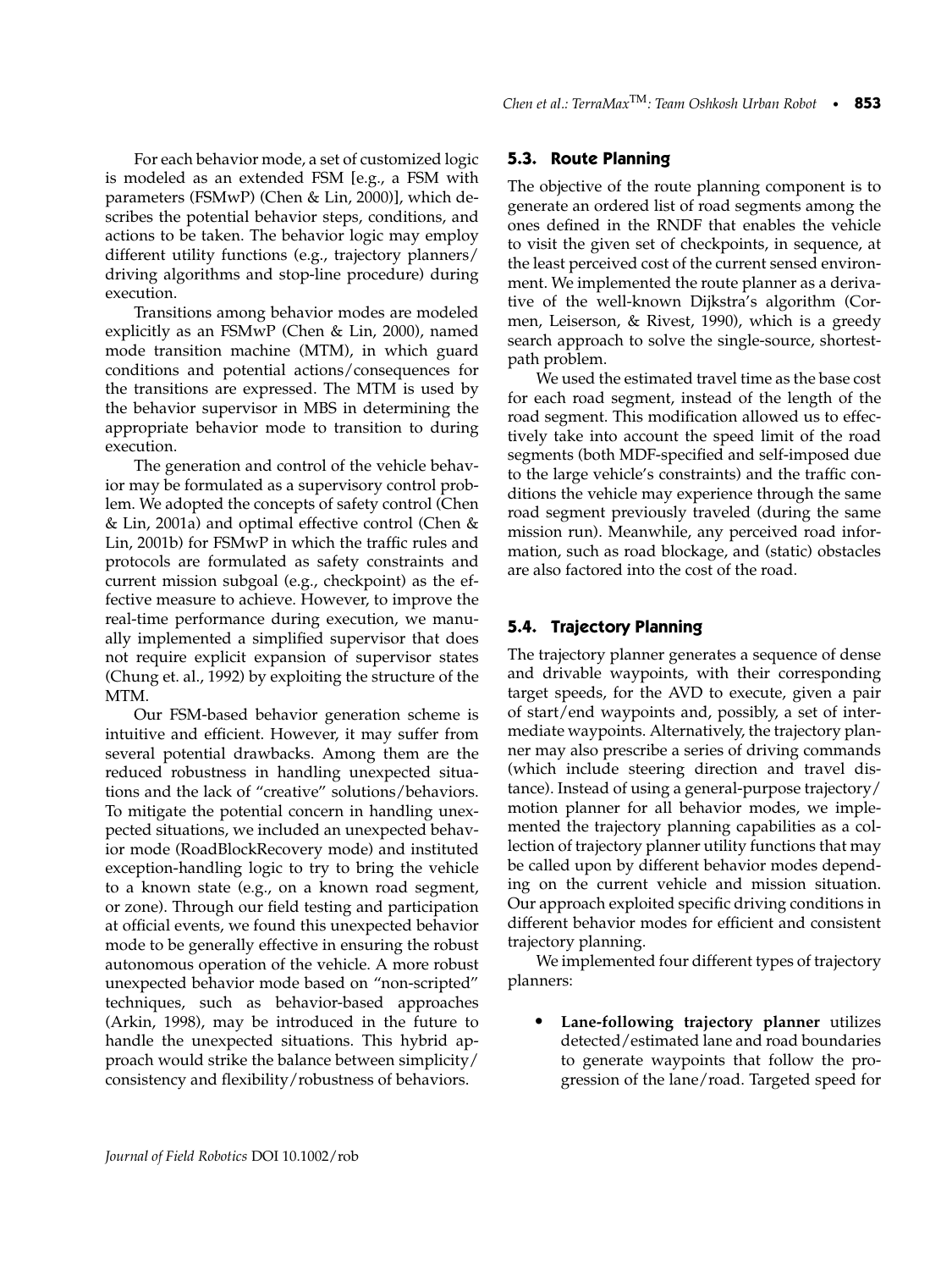each waypoint is determined by considering the (projected) gap between TerraMax and the vehicle in front, if any, dynamics of TerraMax (e.g., current speed, limits of acceleration/ deceleration), and the speed limit of the road segment. Curvatures among waypoints are further checked, adjusted, and smoothed using a spline algorithm (Schoenberg, 1969) to ensure that the waypoints are drivable within TerraMax's dynamic constraints.

- **Template-based trajectory planners** are a set of trajectory planners that can quickly generate trajectory waypoints based on instantiation of templates (Horst & Barbera, 2006) with current vehicle and environment state estimates for common maneuvers such as lane changing, passing, swerving, and turning at intersections. A template-based trajectory planner determines first the targeted speed for (each segment of) the maneuver, using the method similar to that for the lanefollowing trajectory planner, and applies the targeted speed to the parameterized trajectory template in generating the waypoints.
- **Rule-based trajectory planners** utilize a set of simple driving and steering heuristic rules (Hwang, Meirans, & Drotning, 1993) that mimic the decision process of human drivers in guiding the vehicle into a certain prescribed position and/or orientation, such as U-turns or parking. Because the rule-based trajectory planners are usually invoked for precision maneuvers, we configured the targeted speed to a low value (e.g., 3 mph) for maximum maneuverability.
- **Open-space trajectory planner** provides general trajectory generation and obstacle avoidance in a prescribed open space where obstacles may be present. We adopted a two-level hierarchical trajectory planning approach in which a lattice/A\*-based, high-level planner (Cormen et al., 1990) provides a coarse set of guiding waypoints to guide the trajectory generation of the low-level real-time path planner (RTPP), which is based on a greedy, breadth-first search algorithm augmented with a set of heuristic rules. Similar to that for the rule-based trajectory planner, we configure the target speed of the open-space trajectory planner to a low value (e.g., 5 mph) for maximum maneuverability.

#### **6. FIELD PERFORMANCE AND ANALYSIS**

In this section, we discuss TerraMax's performance during testing and participation in the Urban Challenge and related events.

#### **6.1. Basic and Advanced Behaviors**

TerraMax successfully demonstrated all the basic and advanced behavior requirements set forth by DARPA. In the following, we comment on our experience in implementing some key autonomous behaviors.

*Passing*: Initially, the trajectory generation of the passing behavior was handled by a template-based passing trajectory planner, which guided the vehicle to an adjacent lane for passing the detected obstacle in its current lane and returned the vehicle back to its original lane after passing. We added a *swerve* planner to negotiate small obstacles (instead of *passing* them). This modification resulted in smooth and robust passing performance.

*U-turn and parking*: Through testing, we found that a rule-based approach outperformed a templatebased approach for U-turns and parking. Therefore we employed a rule-based parking maneuver, which performed flawlessly in the NQE and UCFE.

*Merge and left turn*: We adopted a simple approach to inspect traffic in the lanes of interest and determine whether there is a safe gap for executing merge or left-turn behaviors. We employ a simple vehicle kinematic model (Pin & Vasseur, 1990) to predict the possible spatial extent that a moving vehicle in the lane may occupy in the near future (e.g., in the next 10 s) and apply an efficient geometry-based algorithm to check whether the spatial extent intersects with TerraMax's intended path. To reduce false (both positive and negative) detections of traffic in a lane, we further fine-tuned LIDAR sensitivity, employed a multisample voting scheme to determine whether a vehicle is present based on multiple updates of the obstacles reported by the LIDAR, and verified our modifications through an extended series of controlled live-traffic tests. The enhancements resulted in near-perfect merging and left-turn behaviors.

#### **6.2. Performance at the NQE**

TerraMax participated in multiple runs in Test Areas A, B, and C during the NQEs. During these runs, TerraMax successfully completed all the key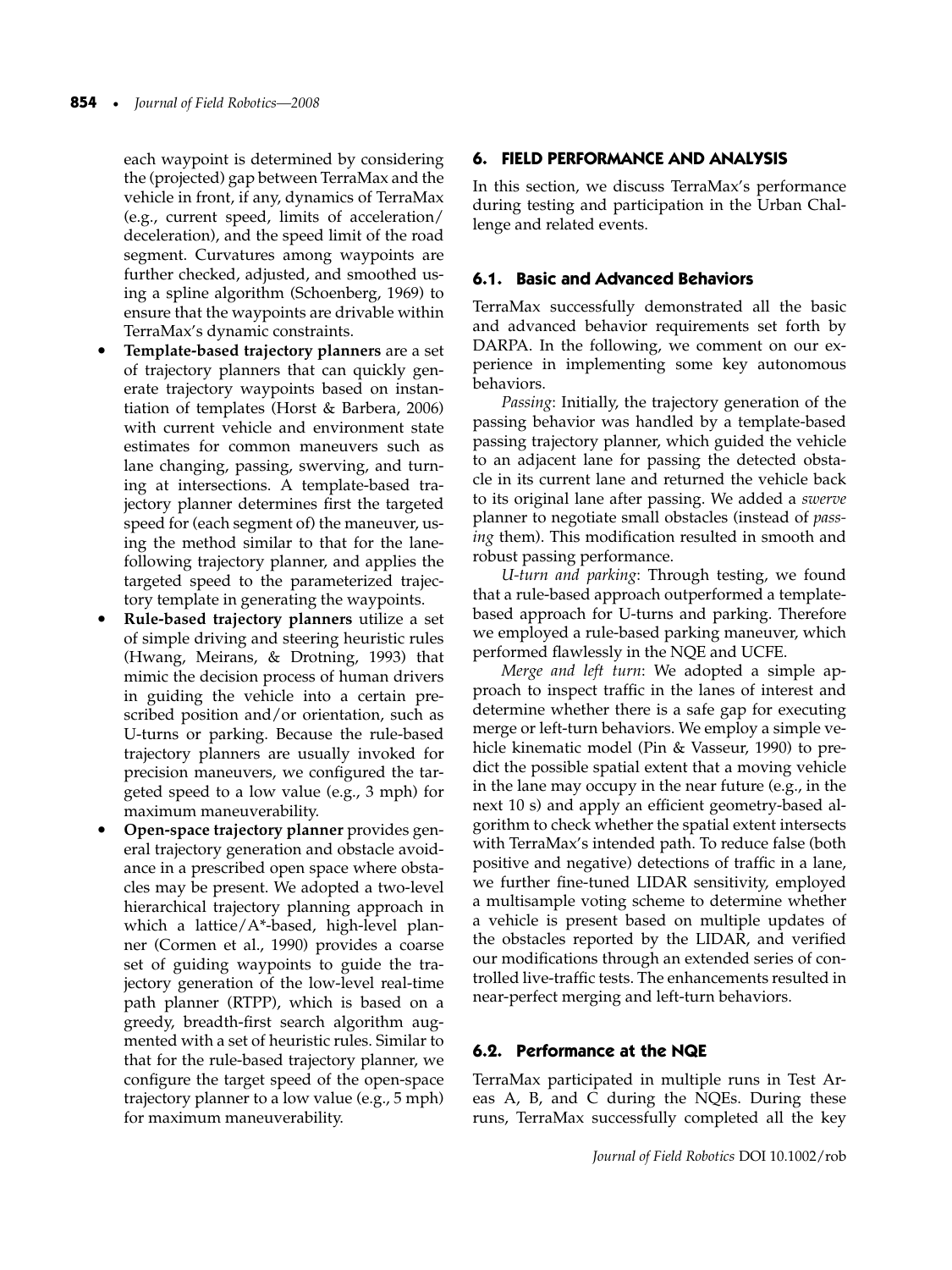autonomous maneuvers as prescribed in each Test Area. Specifically, in Test Area A, TerraMax demonstrated merging into live traffic and left-turn maneuvers; in Test Area B, TerraMax completed leaving the start chute, traffic circle, zone navigation and driving, parking, passing, and congested road segment maneuvers; in Test Area C, TerraMax demonstrated intersection precedence, queuing, roadblock detection, U-turn, and replanning behaviors.

In Table II, we summarize the performance issues we experienced during the early runs in the NQE and our actions in resolving/mitigating these issues for the subsequent runs in the NQE and the UCFE. We next discuss each of the performance items in detail.

*Obstacles protruding from the edge of a narrow road could interfere with safety spacing constraints and cause path deviation:* During our first run of Test Area A, TerraMax did not stay in the travel lane but drove on the centerline of the road segment. The K-rails on the

road closely hugged the lane boundary, appearing to be inside the lane. This prompted obstacle avoidance, and due to our earlier safety-driven decision to never approach an obstacle closer than 0.5 m, the AVM decided to cross the centerline to pass.

*Unreliable path/lane updates could cause incorrect travel lane determination:* During the first run of Test Area B, TerraMax pulled into a driveway of a house and, after a series of maneuvers, successfully pulled out of that driveway but led itself right into the driveway next door, where it stalled and had to be manually repositioned. This time-consuming excursion was primarily triggered by an incorrect path update and subsequent incorrect travel lane selection. We resolved the faulty path update and readjusted the relative importance of the different information sources used to determine the travel lane.

*Dust clouds and other false-positive "transient" obstacles could result in unexpected behaviors:* Unexpected

| Performance issue                                                 | Cause                                                   | Impact on<br>performance                   | Mitigating action(s)                                                  | Lessons learned                                                                                                             |
|-------------------------------------------------------------------|---------------------------------------------------------|--------------------------------------------|-----------------------------------------------------------------------|-----------------------------------------------------------------------------------------------------------------------------|
| Minor obstacles<br>(K-rails) causing<br>planned path<br>deviation | Safety parameter<br>setting                             | Vehicle rode<br>centerline                 | Reduce clearance to<br>obstacle<br>Widen path by moving<br>K-rails    | Narrow roads are harder<br>to navigate for a large<br>truck                                                                 |
| Path updates<br>incorrectly<br>processed                          | False positives for<br>road edges                       | Vehicle got stuck<br>in driveway           | Corrected path updates<br>and readjusted path<br>determination method | Road edge detection and<br>processing can be<br>complex and unreliable                                                      |
| Parking twice in<br>the same spot                                 | Dust clouds behind<br>vehicle perceived<br>as obstacles | Total time taken<br>increased              | None required                                                         | Temporary dust clouds<br>need to be treated<br>differently from other<br>obstacles; high-level<br>obstacle fusion desirable |
| Traveling too close<br>to parked cars                             | Real-time path<br>planner not<br>activated in time      | Brushing a parked<br>car                   | Modified trajectory<br>planning transition logic                      | Navigating congested<br>narrow road segments<br>needs sophisticated<br>supervisory logic                                    |
| Entering<br>intersection<br>prematurely                           | Timer bug                                               | Incorrect<br>precedence at<br>intersection | Fixed timer bug                                                       | Simple bugs could cause<br>large-scale performance<br>impact                                                                |
| Incorrect tracking<br>at intersections                            | Vehicle hidden<br>by another                            | Incorrect<br>precedence at<br>intersection | Implemented obstacle<br>caching; better sensor<br>fusion and tracking | Simple sensor processing<br>is inadequate in complex<br>settings                                                            |
| Queuing too<br>close/erratic<br>behaviors                         | <b>LIDAR</b><br>malfunction                             | Nearly ran into the<br>vehicle in front    | Fixed bug in sensor health<br>monitoring                              | Critical system services<br>have to be constantly<br>monitored                                                              |

**Table II.** Performance issues and resolutions in NOE.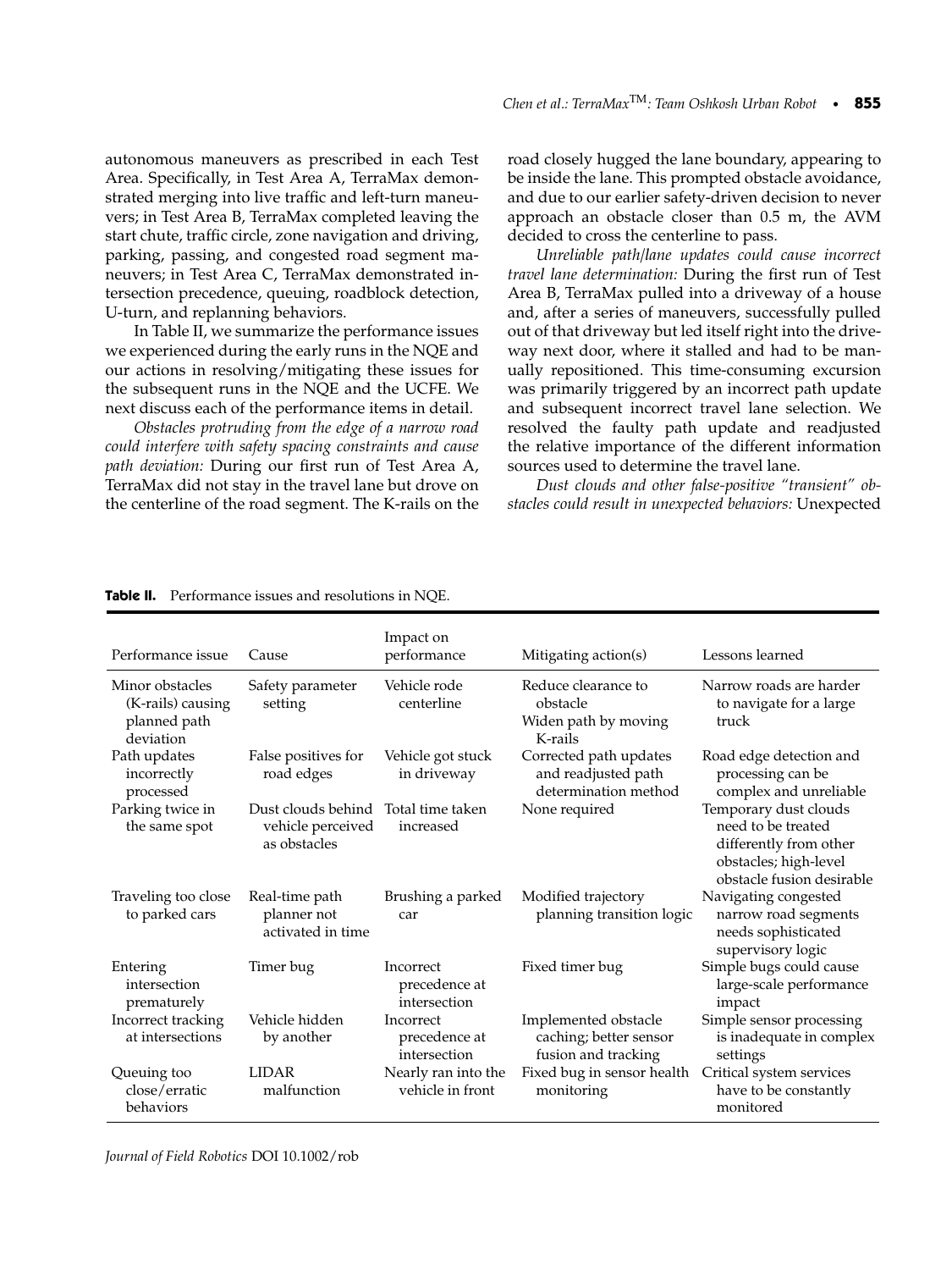behaviors observed in dirt lots of Test Area B can be attributed to dust clouds having been sensed as obstacles. These behaviors included parking twice in both runs, a momentary stop, and "wandering around" in the dirt lot. On all of these occasions, the system recovered well and did not result in failures other than the superfluous excursions.

*More sophisticated free-space trajectory planners (other than simple template-based ones) are needed to negotiate highly congested areas:* While navigating a segment where many obstacles were set up on a curvy road during the first run of Test Area B, TerraMax slowly knocked down several traffic cones and brushed a parked vehicle with the left corner of its front bumper. Our postrun study revealed that the RTPP was triggered much less often than desired. To prevent TerraMax from hitting obstacles, especially in the congested road segments as we experienced, we revised AVM's transition logic and processes between normal driving modes and RTPP. With the revisions, the supervisor invoked RTPP in more situations.

*Persistent vehicle tracking needed for complex situations at intersections:* During the second run of Test Area C, TerraMax entered the intersection prematurely on one occasion. This was due to the lack of proper tracking of the obstacles/vehicles in our overall system. When the first vehicle entered the intersection, it momentarily occluded the second vehicle. The AVM could not recognize that the newly observed obstacle was in fact the vehicle that was there before. We mitigated this problem by refining the obstacle caching and comparison mechanism.

*Proper response should be designed to prepare for subsystem malfunction:* In the second run of Test Area C, TerraMax started to behave erratically after one-third of the mission was completed. It drove very close to the obstacles (and K-rails) at the right side of the lane, and it almost hit a vehicle that queued in front of it at the intersection. In analysis, we discovered that the front-right LIDAR had malfunctioned and did not provide any obstacle information. This, combined with the fact that the stereo obstacle detection had not been enabled meant that TerraMax could not detect obstacles in the front right at close range. Fortunately, there was some overlap coverage from the front-left LIDAR, which was functioning correctly. This overlap coverage from the front-left LIDAR picked up the vehicle queued in front of TerraMax at the intersection so that the supervisor stopped TerraMax just in time to avoid hitting this vehicle. Stereo obstacle detection was not turned on because the team did not have time to tune the thresholds before the start of this run.

#### **6.3. Performance at the UCFE**

TerraMax completed the first four submissions in Mission 1 of the UCFE with impressive performance. However, TerraMax was stopped after a failure in the parking lot (zone 61). Table III summarizes Terra-Max's performance statistics prior to the parking lot event.

The arrival into the parking lot was normal. No detected obstacles in the path of TerraMax were detected, and therefore an s-shaped (farmer) turn was issued that brought TerraMax into alignment with the target parking space [Figure 12(a)]. TerraMax continued the parking maneuver successfully and pulled out of the parking space without error [Figure 12(c)]. TerraMax backed out of the parking space to the right so that it would face the exit of the zone when finished exiting the parking spot.

There were two separate problems in the parking lot. The first problem was that TerraMax stalled in the parking lot for a very long time (approx. 17 min). The second problem was that when TerraMax eventually continued, it no longer responded to commands from the AVM and eventually had to be stopped.

**Table III.** Performance statistics for UCFE prior to parking lot.

|                                                                                                         | Mission 1 (first 4)<br>submissions) |      |  |  |
|---------------------------------------------------------------------------------------------------------|-------------------------------------|------|--|--|
| Total time<br>Top speed<br>Oncoming vehicles encountered<br>Oncoming autonomous vehicles<br>encountered | 0:40<br>$21$ mph<br>47<br>7         |      |  |  |
|                                                                                                         | Pass                                | Fail |  |  |
| Int. precedence                                                                                         | 9                                   | 0    |  |  |
| Vehicle following                                                                                       | 0                                   |      |  |  |
| Stop queue                                                                                              |                                     |      |  |  |
| Passes                                                                                                  |                                     |      |  |  |
| Road blocks/replan                                                                                      |                                     |      |  |  |
| Zone                                                                                                    |                                     |      |  |  |
| Park                                                                                                    |                                     |      |  |  |
| $Merge^a$                                                                                               |                                     |      |  |  |

*<sup>a</sup>*Failed cases indicate that traffic flow was impeded by TerraMax during merge.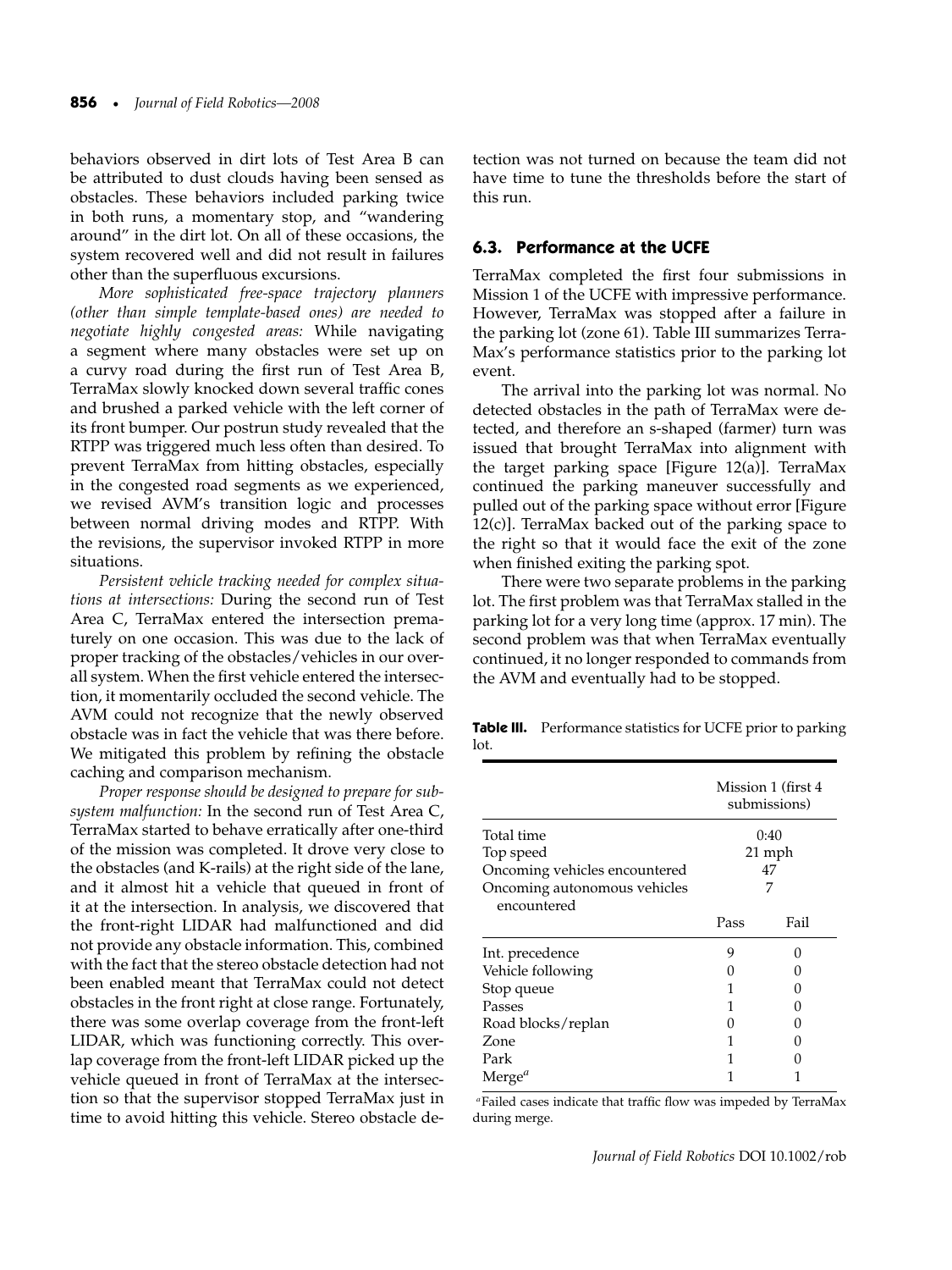

Figure 12. UCFE parking lot: Successful parking maneuvers.

*Stall condition.* The RTPP produced paths that contained duplicate waypoints while driving in a zone, resulting in a stall. A bug was introduced in the RTPP during prerace modifications. This bug was quickly corrected after the UCFE and tested when we retested at Victorville in December 2007.

*Unresponsive vehicle.* TerraMax recovered after stalling for more than 17 min. GPS drift "moved" the position of TerraMax to where the RTPP returned four points (two pairs of duplicate waypoints). The open-space trajectory planner then commanded TerraMax to drive at 5 mph in a straight path toward the parking lot boundary. However, the order of the commanded duplicate waypoints in the drive command caused the AVD service to fault at the point where the vehicle had already accelerated to approximately 1 mph. At this point, TerraMax became unresponsive to subsequent commands and continued to drive in a straight line toward a building until an E-stop pause was issued by DARPA officials.

#### **6.4. Return to Victorville**

We were unable to acquire full performance metrics during the UCFE due to the premature finish. Therefore we brought TerraMax back to Victorville on December 13, 2007, for a full test. Although we were not able to use the entire UCFE course, we used the UCFE RNDF and limited the missions to the housing area and added a parking spot in Zone 65. The MDF created for these missions used the speed limits from the MDF for the first mission at the UCFE. TerraMax ran with the software version used in the UCFE. No revisions were made. The team ran three missions totaling more than 78 miles in 7 h and 41 min, for an average speed of 10.17 mph. Six test vehicles driven by team members acted as other traffic. One safety vehicle followed TerraMax with a remote e-stop transmitter at all times during autonomous operation. We list performance statistics for the three missions in Table IV.

**Table IV.** Performance statistics for Victorville test missions.

|                              | Mission 1  |              | Mission 2  |           | Mission 3     |                   |
|------------------------------|------------|--------------|------------|-----------|---------------|-------------------|
| Total distance               | 24.9 miles |              | 19.5 miles |           | 33.8 miles    |                   |
| Total time                   | 2:28       |              | 1:55       |           | 3:18          |                   |
| Average speed                | 10.09 mph  |              | 10.17 mph  |           | $10.24$ mph   |                   |
| Oncoming vehicles            | 42         |              | 92         |           | 142           |                   |
| encountered in               |            |              |            |           |               |                   |
| opposite lane                |            |              |            |           |               |                   |
| <b>Intersections</b>         | 84         |              | 108        |           | 193           |                   |
|                              | Pass       | Fail         |            | Pass Fail | Pass          | Fail              |
| Int. precedence <sup>a</sup> | 17         | 3            | 8          | 0         | 20            | 2                 |
| Vehicle following            | 3          | U            | 1          | 0         | 2             | O                 |
| Stop queue                   | 2          | U            | 1          | 0         | 1             | 0                 |
| Passes                       | 5          | U            | 3          | 0         | 1             | 0                 |
| Road blocks/replan           | 0          | 0            | 1          | 0         | $\mathcal{P}$ | $\mathbf{\Omega}$ |
| Zone                         | 5          | $\mathbf{0}$ | 4          | 0         | 7             | 0                 |
| Park                         | 3          | 0            | 2          | 0         | 2             | 0                 |
| $Merge^b$                    | 7          | 1            | 5          | 0         | 10            | 1                 |

*<sup>a</sup>* In all cases, failed intersection precedence was due to the test vehicle(s) being more than 0.5 m behind the stop line.

*<sup>b</sup>*Merge results include left turns across opposing lane and left and right turns into traffic from a stop with other vehicles present. Failed cases indicate that traffic flow was impeded by TerraMax during merge.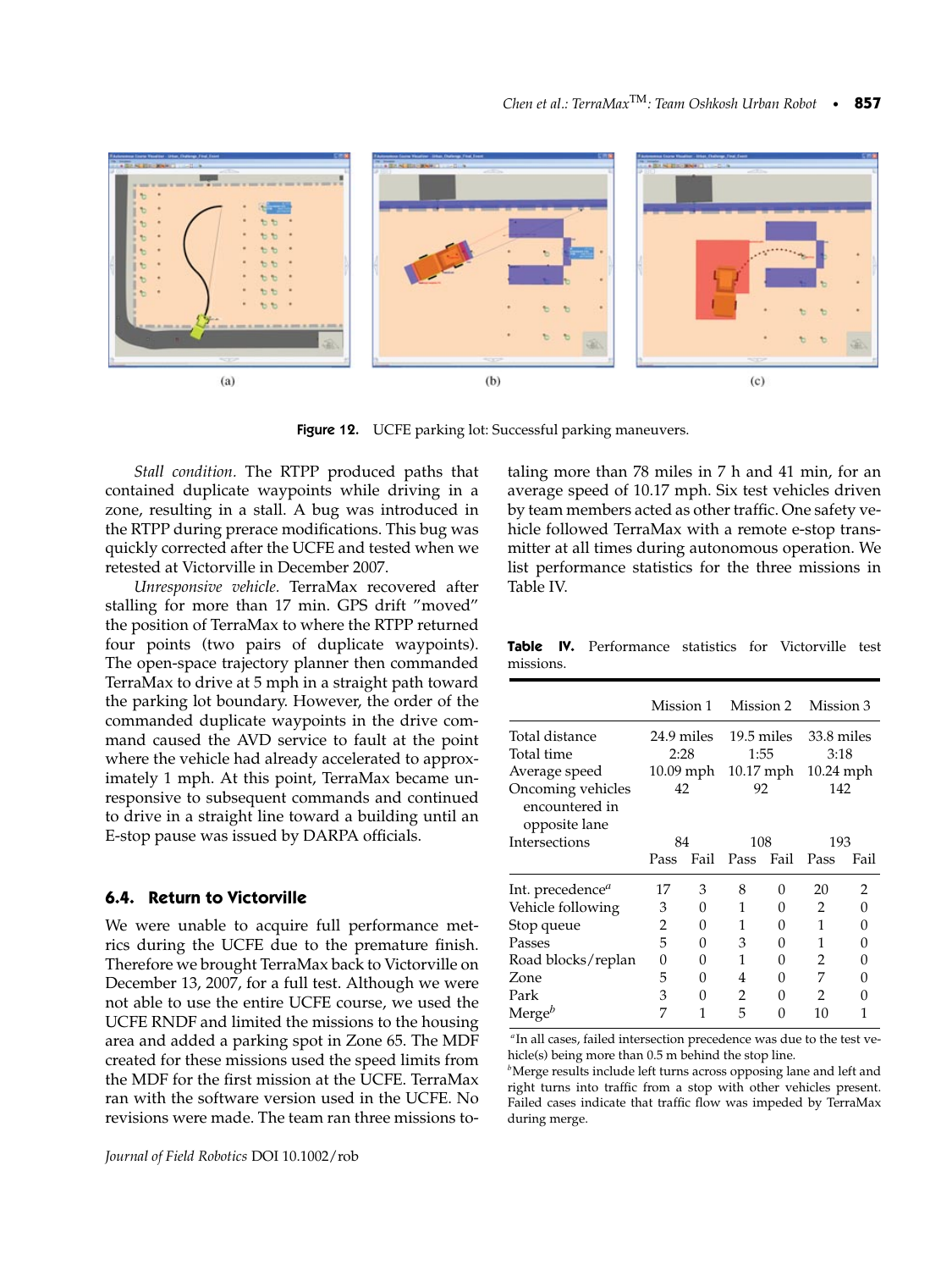## **7. CONCLUDING REMARKS**

Team Oshkosh entered the DARPA Urban Challenge with the intention of finishing the event as a top contender. Despite not completing the final event, the team believes that TerraMax performed well and safely up to the point the vehicle was stopped. TerraMax proved to be a very capable contender and is arguably the only vehicle platform in the competition that is relevant for military logistics missions.

Through the development, testing, and official events, we experimented and demonstrated autonomous truck operations in (controlled) urban streets of California, Wisconsin, and Michigan under various climate conditions. In these experiments, TerraMax exhibited all the autonomous behaviors prescribed by DARPA Urban Challenge rules, including negotiating urban roads, intersections, and parking lots, interacting with manned and unmanned traffic while observing traffic rules, with impressive performance. Throughout this endeavor, we learned valuable experience and lessons, which we summarize in the following.

*Course visualizer/simulator efforts truly paid off.* Learning from our experience in DARPA Grand Challenge 2005, we invested time and effort up front to develop a graphic tool with a two-dimensional capability for visualizing the RNDF and MDF. We later expanded the functionality of the tool to include mission data log playback, sensor information display, built-in debugging capability that displays results of various autonomous mode status, logic and calculations in the AVM, and simple simulation of TerraMax operations.

This tool served as a true "force-multiplier" by allowing team members in widely dispersed geographic locations to verify different functionality and designs, experiment with different ideas and behavioral modes, pretest the software implementation prior to testing onboard TerraMax, and perform postrun analysis to resolve issues. The tool not only sped up our development and testing efforts, but also enabled us to quickly identify the causes for issues encountered during NQE runs and to promptly develop solutions to address them.

*Simplicity worked well in U-turn and parking.* Instead of using a full-fledged trajectory planner/ generator for maneuvers such as U-Turn and parking, we opted to search for simple solutions for such situations. Our experiments with U-turn prior to the site visit clearly indicated the performance, simplicity, elegance, and agility superiority of a rule-based approach over a template-based one. The rule-based approach, which mimics a human driver's actions and decision process in performing those maneuvers, was our main approach for both U-turn and parking maneuvers and performed flawlessly in all our site visit, NQE, and UCFE runs.

*Better persistent object tracking capability is needed.* In the original design, object tracking was to be performed at a high level. However, due to time constraints, the object tracking responsibility was delegated to the processing modules of the individual sensor elements. As demonstrated in our first two runs of Test Area C, a persistent object tracking capability is required to handle situations in which objects may be temporarily obstructed from observations. However, this persistent object tracking mechanism should focus only on the objects of both relevance and importance for efficiency and practicality. Though we implemented a less-capable alternative to maintain persistent tracking of vehicles at the intersection that yielded satisfactory results, a systematic approach to address this shortfall is needed.

*Our sensor technology proved capable, but additional work is required to meet all the challenges.* The use of passive sensors is one of the primary goals of our vehicle design. LIDAR sensors produce highly accurate range measurements; however, vision allows cost-effective sensing of the environment without the use of active signals (Bertozzi, Broggi, & Fascioli, 2006; Bertozzi et. al., 2002; Broggi, Bertozzi, Fascioli, & Conte, 1999) and contains no moving parts, which are less desirable in operational environments. The calibration of vision systems needed special care because many of them were based on stereo technology whose large baseline precluded attachment of the two cameras to the same rig. Nevertheless, the calibration of many of them turned out to be absolutely robust, and there was no need to repeat the calibration procedure in Victorville after it was performed a few months before. The calibration of the trinocular system, which is installed into the cabin, survived a few months of test and many miles of autonomous driving. The front stereo system was uninstalled for maintenance purposes a few times and a recalibration was necessary, including in Victorville. The back stereo system did not need any recalibration, whereas the lateral and the rearview system, being monocular, relied on only a weak calibration, which was just checked before the race. This is a clear step forward in usability and durability of vision systems for realworld unmanned systems applications.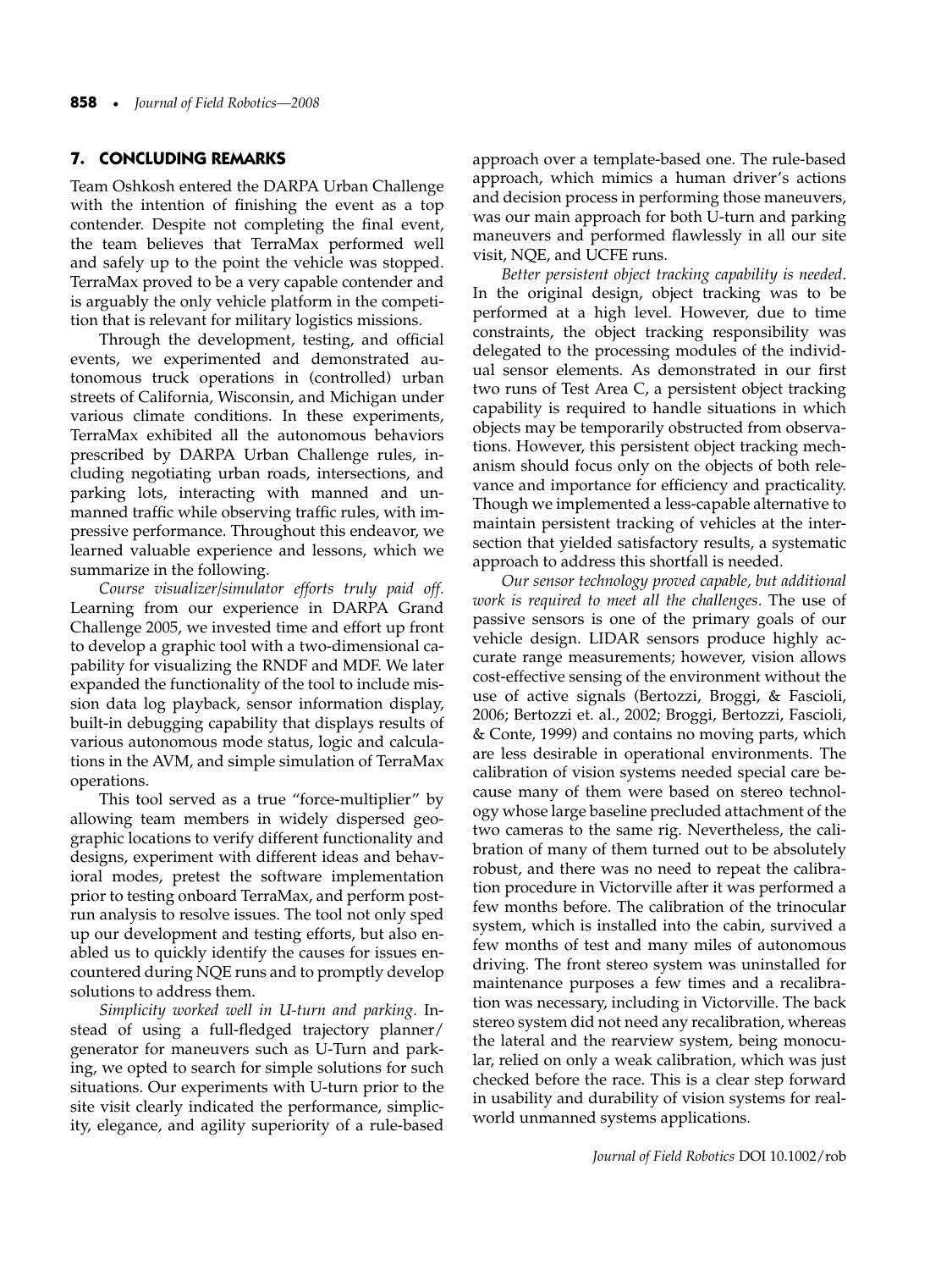Performing low-level fusion between vision and LIDAR data has brought considerable improvements in distance measurement for the vision systems, especially at greater distances. Robustness and persistence of results are additional improvements realized by means of this technique. Despite these improvements, LIDAR was used as the primary sensor for obstacle detection and vision the primary sensor for road boundary detection during the Final Event.

Lane detection provided consistent data and was able to localize most of the lane markings. Some problems were encountered when lane markings were too worn out and in situations in which the red curb was misinterpreted as a yellow line. The specific algorithm used to identify yellow markings was not tested in correspondence to red curbs, which showed the same invariant features that were selected for yellow lines.

*Improved road boundary interpretation is needed.* Although the sensor system detected lanes and curbs in most situations, problems were encountered in situations in which sensed data differed significantly from the expected road model obtained by interpreting the RNDF data. As a result TerraMax would cross the centerline, cut corners, or drive off the road in order to reach the next RNDF waypoint.

*Test for perfection.* The team had tested TerraMax extensively in a variety of environments and scenarios; the NQE and UCFE differed from our testing situations sufficiently, however, so that we were required to make last-minute revisions to the system that were not extensively tested. Unfortunately, these last-minute revisions for the NQE adversely impacted performance in the UCFE.

The DARPA Urban Challenge, as all DARPA Grand Challenges, has proven to be an excellent framework for the development of unmanned vehicles for Team Oshkosh. We have experimented and developed many elegant solutions for practical military large-footprint autonomous ground vehicle operations in urban environments. The system developed by Team Oshkosh for the Urban Challenge has been shown to be robust and extensible, an excellent base to which additional capabilities can be added due to the modular architecture.

#### **REFERENCES**

- Arkin, R. C., (1998). Behavior-based robotics. Cambridge, MA: MIT Press.
- Bertozzi, M., Bombini, L., Broggi, A., Cerri, P., Grisleri, P., & Zani, P. (2008). GOLD: A complete framework for

developing artificial vision applications for intelligent vehicles. IEEE Intelligent Systems, 23(1), 69–71.

- Bertozzi, M., & Broggi, A. (1998). GOLD: A parallel realtime stereo vision system for generic obstacle and lane detection. IEEE Transactions on Image Processing, 1(7), 62–81.
- Bertozzi, M., Broggi, A., Cellario, M., Fascioli, A., Lombardi, P., & Porta, M. (2002). Artificial vision in road vehicles. Proceedings of the IEEE—Special issue on Technology and Tools for Visual Perception, 90(7), 1258–1271.
- Bertozzi, M., Broggi, A., & Fascioli, A. (2006). VisLab and the evolution of vision-based UGVs. IEEE Computer, 39(12), 31–38.
- Bertozzi, M., Broggi, A., Medici, P., Porta, P. P., & Sjögren, A. (2006). Stereo vision-based start-inhibit for heavy goods vehicles. In Proceedings of IEEE Intelligent Vehicle Symposium 2006, Tokyo, Japan (pp. 350–355). Piscataway, NJ: IEEE.
- Braid, D., Broggi, A., & Schmiedel, G. (2006). The TerraMax autonomous vehicle. Journal of Field Robotics, 23(9), 655–835.
- Broggi, A., Bertozzi, B., Fascioli, A., & Conte, G. (1999). Automatic vehicle guidance: The experience of the ARGO vehicle. Singapore: World Scientific.
- Broggi, A., Medici, P., & Porta, P. P. (2007). StereoBox: A robust and efficient solution for automotive short range obstacle detection. EURASIP Journal on Embedded Systems—Special Issue on Embedded Systems for Intelligent Vehicles, Vol. 2007.
- Caraffi, C., Cattani, S., & Grisleri, P. (2007). Off-road path and obstacle detection using decision networks and stereo. IEEE Transactions on Intelligent Transportation Systems, 8(4), 607–618.
- Cassandras, C., & Lafortune, S. (1999). Introduction to discrete event systems, 2nd ed. Boston: Kluwer.
- Chen, Y.-L., & Lin, F. (2000). Modeling of discrete event systems using finite state machines with parameters. In Proceedings of the 9th IEEE International Conference on Control Applications, Anchorage, AK (pp. 941– 946). Piscataway, NJ: IEEE.
- Chen, Y.-L., & Lin, F. (2001a). Safety control of discrete event systems using finite state machines with parameters. In Proceedings of the 2001 American Control Conference (ACC), Arlington, VA (pp. 975–980). Piscataway, NJ: IEEE.
- Chen, Y.-L., & Lin, F. (2001b). An optimal effective controller for discrete event systems. In Proceedings of the 40th IEEE Conference on Decision and Control (CDC), Orlando, FL (pp. 4092–4097). Piscataway, NJ: IEEE.
- Chung, S.-L., Lafortune, S., & Lin, F. (1992). Limited lookahead policies in supervisory control of discrete event systems. IEEE Transactions on Automatic Control, 37(12), 1921–1935.
- Cormen, T., Leiserson, C., & Rivest, R. (1990). Introduction to algorithms. Cambridge, MA: MIT Press.
- Horst, J., & Barbera, A. (2006). Trajectory generation for an on-road autonomous vehicle. In Proceedings of SPIE: Unmanned Systems Technology VIII, Vol. 6230.
- Hwang, Y. K., Meirans, L., & Drotning, W. D. (1993). Motion planning for robotic spray cleaning with